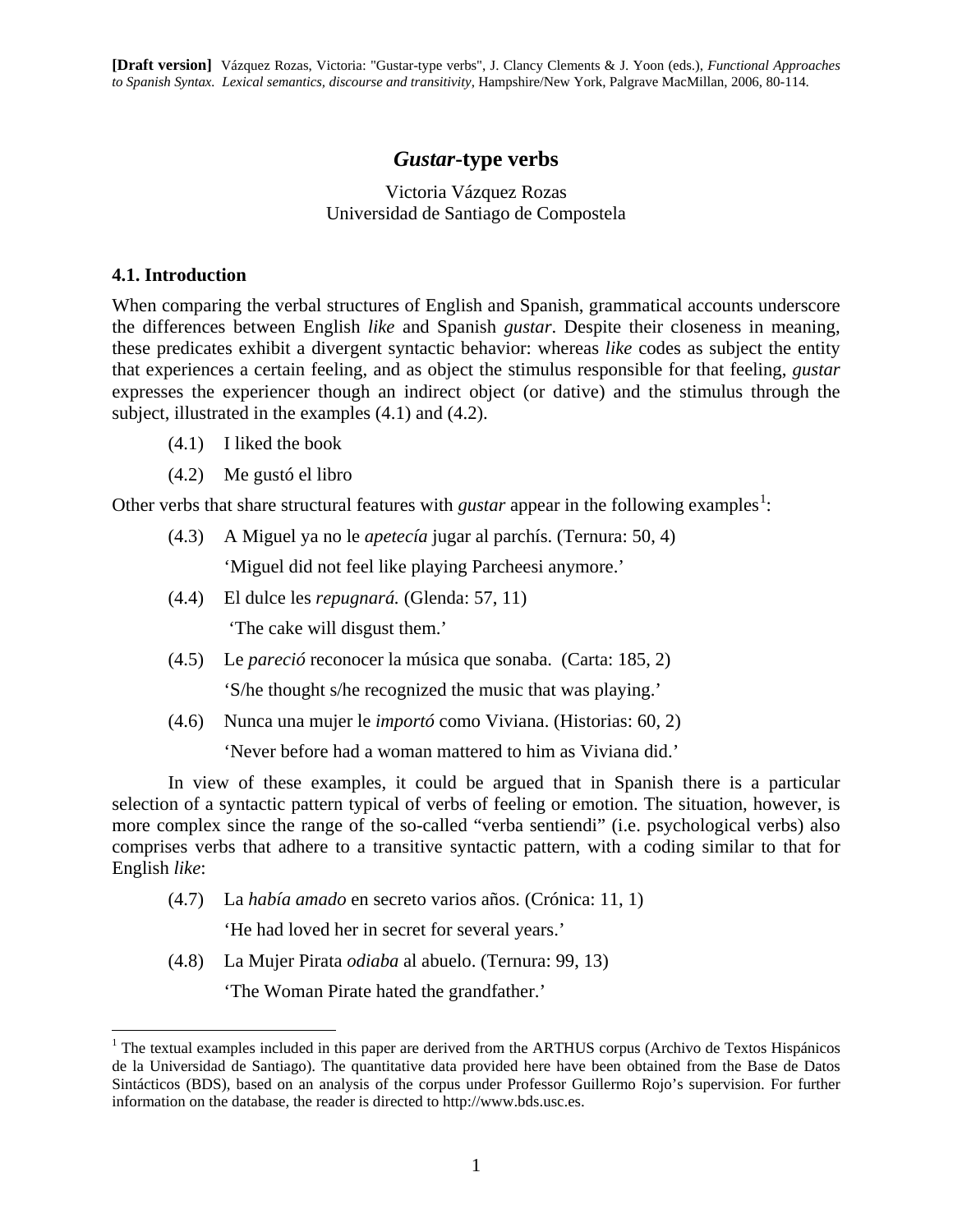(4.9) Yo *detestaba* a los hombres altaneros. (Crónica: 35, 6)

'I detested haughty men.'

(4.10) Tía Delia *creía* haber visto a abuela. (Sur: 49, 10)

'Aunt Delia thought that she had seen Grandma.'

Therefore, the same semantic class of predicates is represented by, at least, two classes of syntactic constructions<sup>[2](#page-1-0)</sup>.

## **4.2. The Transitivity Hypothesis**

In Spanish, the most frequent syntactic configuration of biactant predications corresponds to the transitive construction, in which the arguments take on the grammatical relations of subject and direct object. According to the data from the BDS (cf. footnote 1), of a total of 91,465 clauses with two participants, 68,011 (that is, 74.36%) display the subject-direct object pattern. From a semantic viewpoint, the transitive construction prototypically encodes actions initiated by an agent and transferred to a patient<sup>[3](#page-1-1)</sup>.

 With regard to *gustar*-type verbs (henceforth GTVs), their subject-indirect object pattern deviates from the transitive prototype in that they exhibit a configuration that can be best characterized as experiencer-stimulus, which is clearly distinct from the transitive agent-patient configuration. The hypothesis defended here is that both levels –syntactic and semantic- are intimately related, and that the manifestation of a particular nontransitive configuration (i.e., one with an indirect object) constitutes the syntactic manifestation of the semantically marked character (i.e., marked with respect to the transitive prototype) of the clause in question.

 Following Hopper and Thompson's (1980) framework, it will become evident that GTVs determine the lower transitivity of the clauses that they configure, in opposition to the higher transitivity of the prototypically transitive clauses. The present study will analyze the semantic characteristics of the clauses with GTVs, with special emphasis on some of the transitivity parameters proposed by Hopper and Thompson (1980:252).

### *4.2.1. Participants of the verb*

 $\overline{a}$ 

The first parameter mentioned by Hopper and Thompson (1980) refers to the number of participants or arguments contained in a clause. It is understood that a highly transitive clause will have two or more participants, whereas a clause lower in Transitivity will typically exhibit one participant. Although Hopper and Thompson (1980:252, and footnote 1) do not explicitly define the concept of "participant", they cite Dixon's (1979) A (for Agent) and O (for Object), which in a restrictive interpretation coincide with the subject and object of a prototypically

<span id="page-1-0"></span> $2^2$  One should also consider as a typical construction of "verba sentiendi" that one found in clauses of pronominal and prepositional object construction, exemplified in *Me alegraba de tenerlo a mi lado* (Historias: 156, 13) 'Having him beside me made me happy'; *Jano se olvidó de Betina* (Carta: 111, 13) 'Jano forgot about Betina'; *Se encaprichó con la chiquilla* (Sonrisa: 301, 22) 'S/he took a liking to the little girl'.

<span id="page-1-1"></span> $3$  Thus, despite their syntactic configuration, examples (4.7-4.10) do not conform to the transitive protoytpe.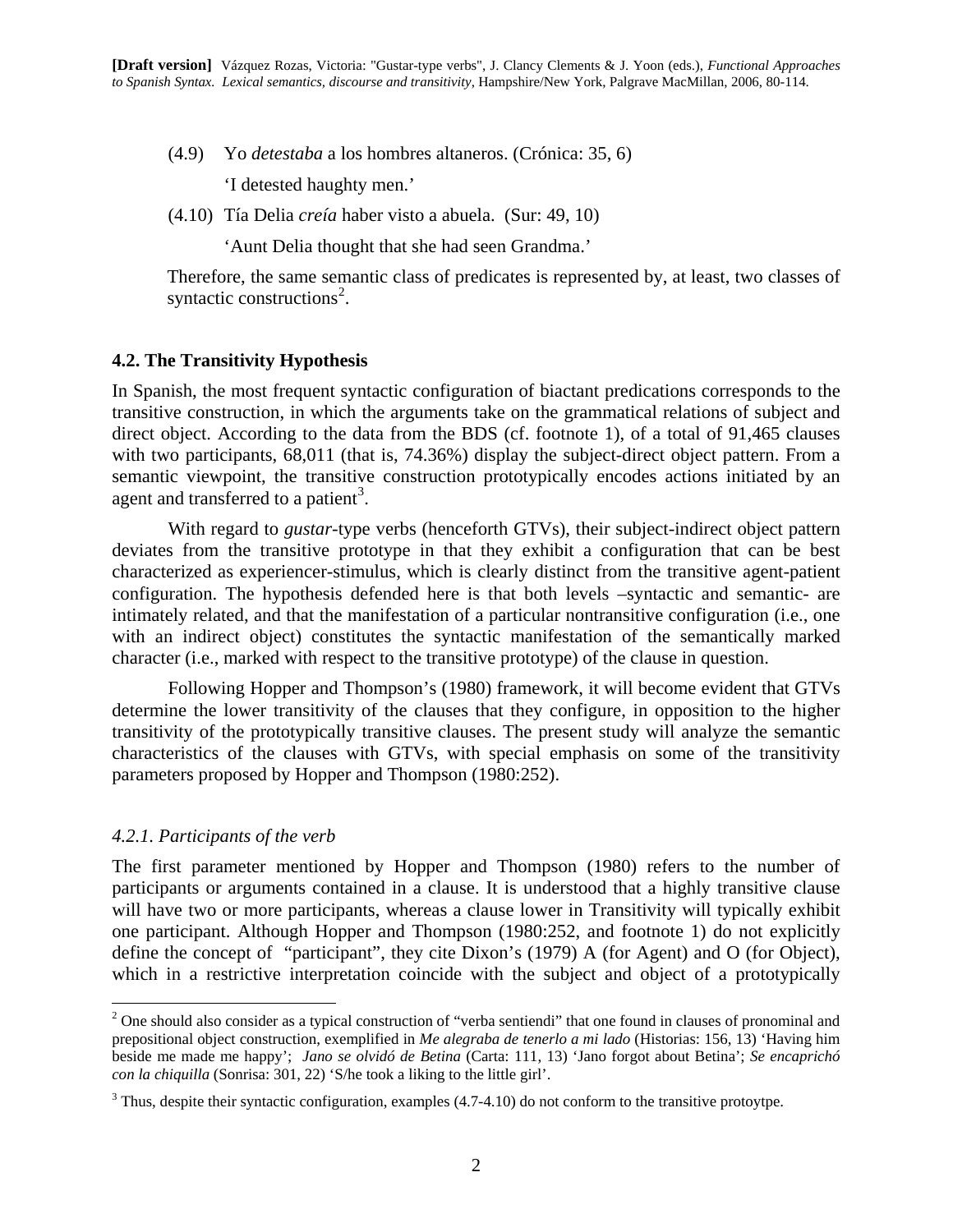transitive clause. It follows that the English clause *Jerry likes beer* (1980:254) contains two participants, whereas the Spanish clause *Me gusta la cerveza* (*I like beer*) features only one, since 'the experiencer [...] appears in an oblique case' (1980:254). However, by denying an O(bject) status to the dative experiencer in *Me gusta la cerveza*, Hopper and Thompson (1980) weaken their assertion that '[w]e make no claims about the grammatical relations that the NP arguments referring to these participants [A & O] might bear to the verb' (1980; 252, footnote 1).

 In order to properly tackle the study of the GTVs, it is necessary to overcome the limitations inherent in the traditional analysis of clauses, which is based on a surface interpretation of the transitivity/intransitivity dichotomy. Such an approach merely reduces the distinction to the presence or absence of a certain type of clausal constituent, the direct object, considered "the object", with other possible complements being demoted to an ancillary or peripheral status.

 Valency (or Dependency) Grammar, which takes Tesnière's (1959) work as its starting point, distinguishes between actants and circumstants according to their governed nature. Another, more formal distinction is superimposed on this one. It identifies with the circumstants the presence of prepositional marking or of certain causal affixes. In contrast to the circumstants, the actants lack prepositional marking and correspond to less-marked cases, such as nominative and accusative. Nevertheless, the difference between actants and circumstants (or core vs. oblique) cannot be reduced to the selection of certain concrete markings, but rather is felt by many linguists to exist at a more general level, with case marking being just one of its manifestations (Thompson 1997:60).

 Although Thompson (1997:61) points out that 'Languages differ in the extent to which they make a morphological distinction between noun phrases serving core and oblique roles', core participants are regarded as those that take on the functions of subject and direct object, which are precisely the arguments that lack prepositional marking in English. On the other hand, from a typological viewpoint, core functions are represented by the only argument of an intransitive verb, and the agent and patient of a transitive verb (S, A and O in Dixon's (1979) terminology). In this sense, we arrive at a rather restrictive interpretation of the concept of core arguments, since it mirrors the traditional distinction between transitive and intransitive.

 With regard to GTVs, there are reasons to argue that, apart from the subject, the indirect object (or dative) is also a core function in the clause. From a semantic viewpoint, it displays enough heterogeneity to prevent a simple association between syntactic function and semantic role. An argument with the function of indirect object can be an experiencer (*Me gusta la cerveza*, i.e., *I like beer*), a recipient (*Le mentí a Juan*, i.e., *I lied to Juan*), a goal (*Le entregué los documentos a tu hermano*, i.e., *I handed the documents to your brother*), a benefactive (*Le preparé la cena*, i.e., *I prepared dinner for him*), or a possessor (*Le lavé la cara al niño*, i.e., I washed the child's face), etc.

 In considering the syntactic features of core functions, we might expect that the process of grammaticalization of expressive devices would lead to less marking in morphological encoding. However, this does not mean that core functions are universally characterized by syntactic features such as a lack of prepositional marking, as in English. In Spanish, for example, the presence of the preposition *a* with animate direct objects, as in *He visto a María* 'I have seen Mary', does not deny the core character of the direct object, nor does its presence justify the alignment of the indirect object with oblique participants.

 There is a significant index of expression shared by subject, direct object and indirect object -the three core functions of the Spanish clause- which is the agreement with the verb. This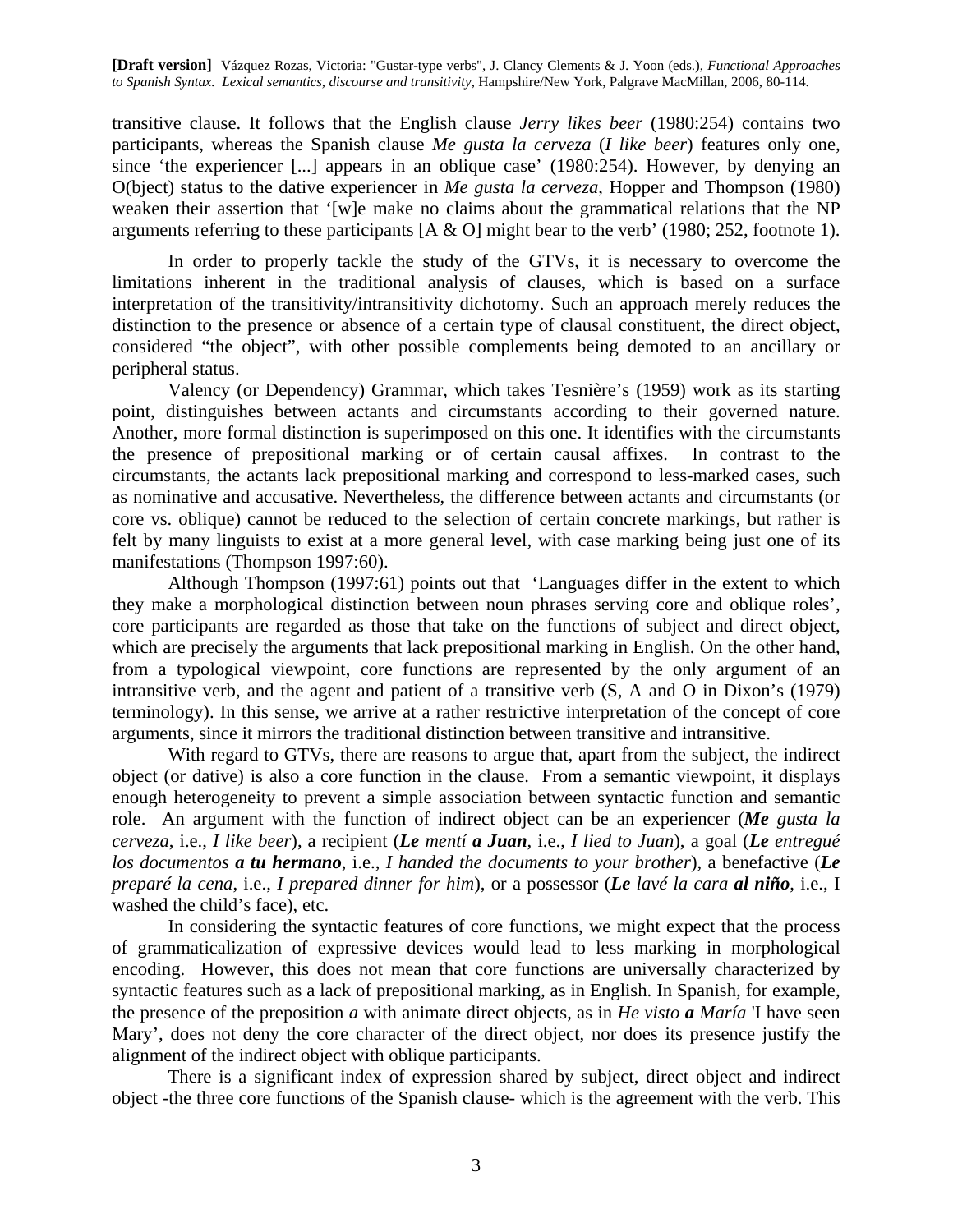agreement is marked by inflectional categories for the subject function (person and number suffixes on the verbal stem), and by unstressed pronouns for the direct and indirect object functions, (proclitics or enclitics to the verbal form). These agreement markers are illustrated in the example in (4.11), where *se* marks the indirect object and is coreferential with *Juan*, *la* marks the feminine singular direct object and is coreferential with *la bicicleta*, and the suffix *–mos* marks 1pl and is coreferential with *nosotros*.

#### (4.11) *La bicicleta se la regalaremos nosotros a Juan*  The bicycle IO.3 DO.3fsg give FUT1pl we to John 'We will give the bicycle to John'.

The presence of the clitic totals nearly 100% in the GTV examples. That is, based on the count of the tokens of *gustar* with the subject-predicate-indirect object structure, 1218 of the 1221 examples in the data base, or 99.75%, contained the clitic.

 With regard to the semantico-pragmatic implications, the central functions encode the most prominent participants in the process described by the predication, which is reflected in the degree of topicality they display when compared to the degree of topicality of noncentral or peripheral participants.

 The indirect object undoubtedly presents a high degree of topicality, as shown in the distribution of its categorical realizations in our corpus. Within the framework of the Topic Continuity Theory (Givón 1983), clitics would display the highest topicality; the clitic conjunction and full form would imply a lower degree of topicality; and finally, with the full form without clitic being the least topical. The BDS data regarding of indirect objects provide the results in Table 4.1.

| Clitic only          | 9727  | 78,66% |
|----------------------|-------|--------|
| $Clitic + full form$ | 1654  | 13,38% |
| Full form            | 1085  | 8,77%  |
| <b>TOTAL</b>         | 12466 | 100%   |
|                      |       |        |



Thus, there are semantic and syntactic reasons supporting the idea that the indirect object in Spanish is a core function, and not an oblique one. In contrast to Hopper y Thompson's (1980), we claim that the clauses in (4.2-4.6) have two participants, thus matching the number of participants present in prototypically transitive clauses.

 However, there are obvious syntactic differences between a direct and an indirect object in Spanish. Apart from the differences in case between the accusative (direct object) and dative (indirect object) clitics (*lo, los, la, las* vs. *le, les* respectively), the full NP indirect object is obligatorily marked by the preposition *a*, whereas the direct object is marked with *a* only when it possesses certain features involving animacy and/or definiteness.

 There are also differences in the possibility of passivization, which is blocked for indirect objects, as illustrated by the examples in (4.12) and (4.13).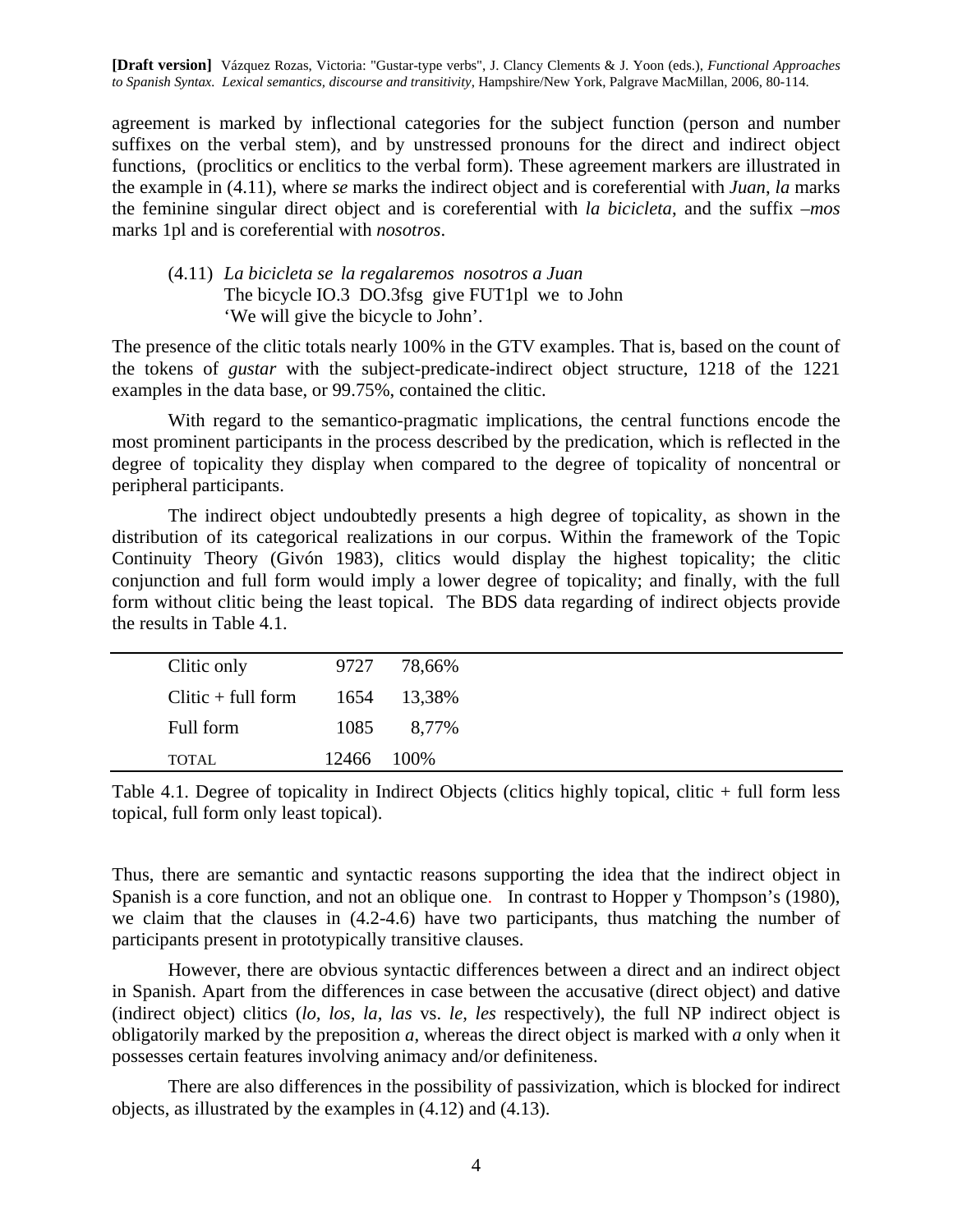- (4.12) a. La nueva maestra les gusta a los niños 'The children like the new teacher.'
	- b. \*Los niños son gustados por la nueva maestra 'The children are liked by the new teacher.'
- (4.13) a. Los niños quieren a la nueva maestra 'The children love the new teacher.'
	- b. La nueva maestra es querida por los niños 'The new teacher is loved by the children.'

An explanation for the impossibility of passivization in the case of (4.12b) involves the selection of semantic roles GTVs. One must bear in mind that the function of passivization is make into a theme a constituent other than the subject, i.e., the direct object in Spanish. However, in GTVs the indirect object is treated as an unmarked theme, and as such there is no need to passivize it (cf. Table 4.4 below).

 Another syntactic difference between the Spanish direct and indirect objects is relativization. Whereas direct objects allow relative "que" without preposition,

(4.14) La maestra *que* quieren los niños.

'The teacher that the children love.'

indirect objects require that the preposition  $a$  precede the relative<sup>[4](#page-4-0)</sup>:

(4.15) Los niños *a los que* les gusta la nueva maestra.

'The children that like the new teacher.'

Nevertheless, the analysis of a copious and diverse corpus reveals that the differences between the direct and indirect object are not as clear-cut as they seem in light of the above examples, since there are numerous verbs that show vacillation between both constructions. The uncertainty is compounded by those cases that feature a first- or second- person object clitic, whose form does not allow us to discern between accusative and dative

(4.16) Las leyes ya no me afectan (Pasajero: 34, 12)

'The laws do not affect me anymore.'

(4.17) Te fastidia recordar el pasado (Ayer: 35, 4)

'It bothers me to remember the past.'

<u>.</u>

Even when a 3p clitic is involved, the vacillation between accusative and dative turns out to be somewhat random.

(4.18) Lo que realmente *lo* preocupaba era una ceremonia, de fecha próxima, en la que se presentaría ante la reina (Historias: 131, 18)

<span id="page-4-0"></span><sup>&</sup>lt;sup>4</sup> Nevertheless, in the oral language it is frequent the use of the relative without preposition: "Me han hablado muy bien de la obra; ahora, que hay gente [...], que hay gente **que** [a la que] le gusta mucho y otra **que** [a la que] no le ha convencido demasiado" (Madrid: 371, 27) 'I have been told very good things about the plau; now, that there is people […], that there is people that like it very much and other that has not been convinced enough'.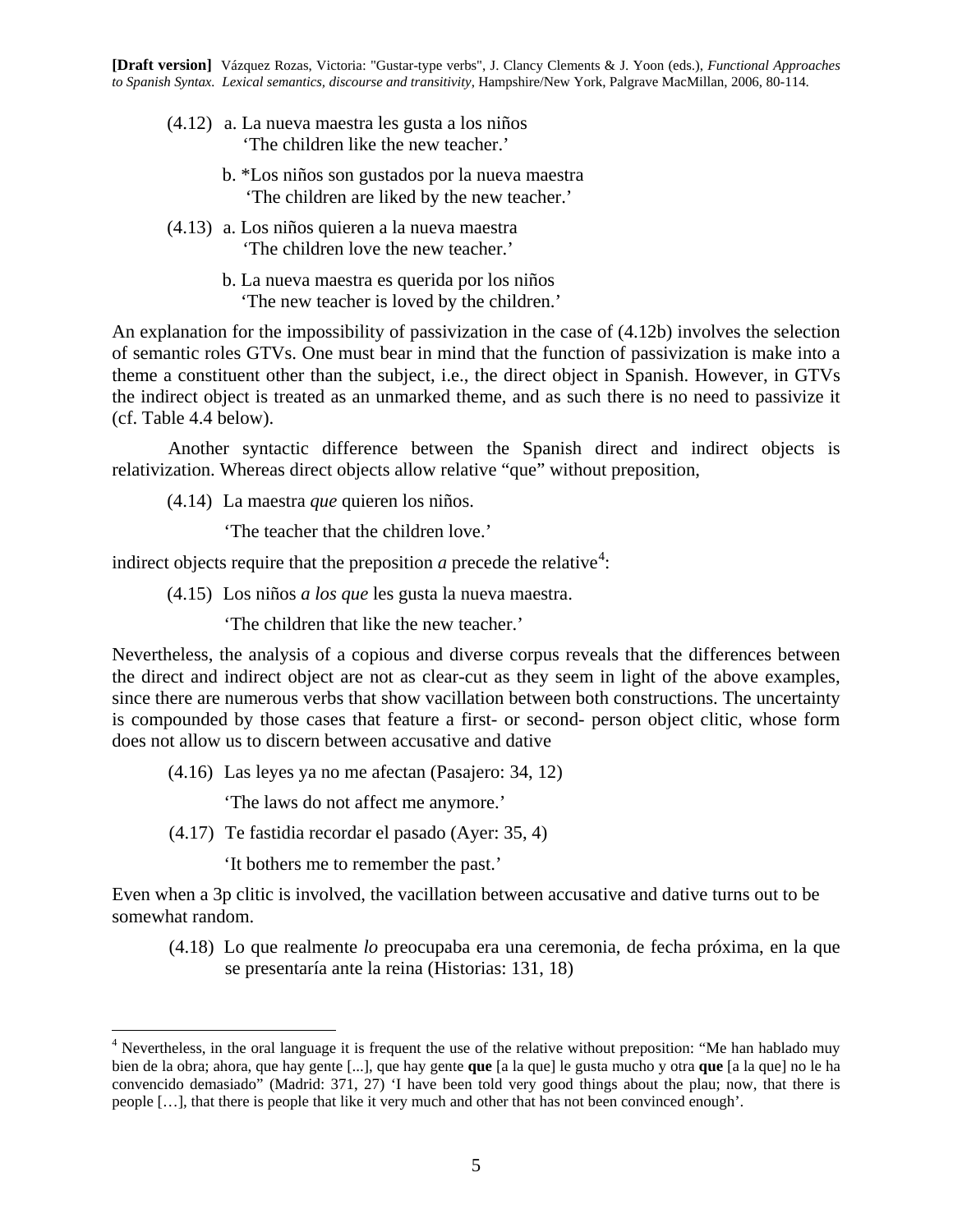'What really worried him was a ceremony, coming right up, at which he would introduce himself to the queen.'

(4.19) Dentro de cincuenta años, esos bienes que tanto *le* preocupan no le servirán de nada (Historias: 70, 10)

'In fifty years from now, those possessions that worry you so much will be useless.'

Such difficulty in distinguishing direct from an indirect objects represents another argument in favor of considering indirect objects as a participant and not as an oblique in Spanish.

### *4.2.2. Kinesis, Aspect & Punctuality*

 $\overline{a}$ 

Three of the transitivity parameters proposed by Hopper and Thompson (1980) deal with 'aspectuality'. The authors contend that highly transitive clauses are action clauses, that is, dynamic clauses involving telicity and punctuality. On the other hand, low transitivity corresponds to static (i.e., non-dynamic) clauses, which are atelic and non-punctual.

 If our approach to GTVs is correct, we would expect the predicates of GTVs take stative, atelic and nonpunctual clauses. Indeed, the behavior of GTVs seems to point in this direction. Some GTVs exhibit incompatibility with the perfective aspect. And although we find this with a reduced number of verbs (*atañer* 'concern', *competer* 'be incumbent upon', *concernir* 'concern', *convenir* 'suit, be good for', *incumbir* 'be up to, concern', which are inherently imperfective), this shows the correlation between perfectivity and high transitivity on one hand, and imperfectivity and low transitivity on the other<sup>[5](#page-5-0)</sup>.

(4.20) a. Os conviene refrescaros. (Caimán: 37, 9)

'It is not good for you guys to freshen up.'

b. \*? Os convino refrescaros.

'Freshening up was good for you guys.'

(4.21) a. A ti no te incumbía hablar de ellos realmente (Sevilla: 192, 17)

'It was really not up to you to talk about them.'

b. \*? a ti no te incumbió hablar de ellos realmente

'It was really not up to you to talk about them.'

A feature that generally characterizes stative clauses as opposed to dynamic ones is that the former do not carry a habitual or frequentative interpretation when used in the present (4.22), contrary to what happens with dynamic clauses, as shown by the sentence in (4.23):

(4.22) A Ana le gusta Juan (\*todas las semanas / \*cada tarde / \*con frecuencia).

'Ana likes Juan (\*every weekend / \*every evening / \*frequently).'

<span id="page-5-0"></span> $<sup>5</sup>$  Hopper and Thompson (1980:271) observe that 'if the Aspect is perfective, the interpretation –other things being</sup> equal- has properties allowing the clause to be classified as more transitive; but if the Aspect is imperfective, the clause can be shown on independent grounds to be less transitive.'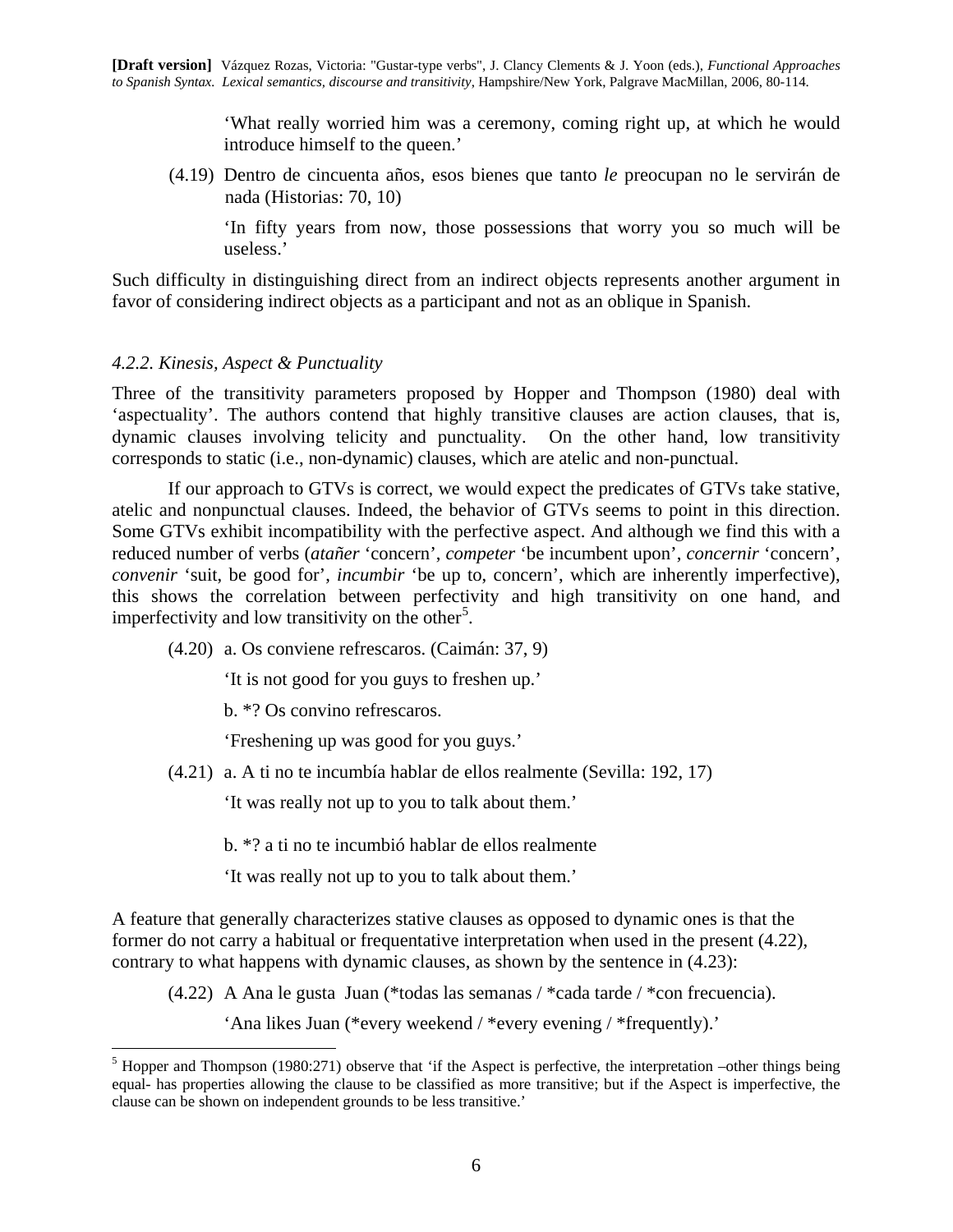(4.23) Ana visita a su abuela (todas las semanas / cada tarde / con frecuencia).

'Ana visits her grandmother (every weekend / every evening / frequently).'

The incompatibility between stativity and habituality not only affects GTVs but also stative predicates with transitive argument structure, such as those in (4.7-4.10) above. In the same vein, the progressive-based test has been used as a key argument in the distinction between dynamic and stative. It is generally contended that stative predicates are anomalous in the progressive (cf. Marín Gálvez 2000:71). Indeed, as we have confirmed through the BDS, the verb type that combines with the *estar* + gerund construction (analogous to English *to be + ing*) is the one which denotes acts and operations particularly evident to the faculties of sensation, (Fernández Ramírez 1960:534), such as those in (4.24) and (4.25).

(4.24) El viejo ya está abriendo a Simonetta (Sonrisa: 147, 13)

'The old man is already opening [himself] to Simonetta.'

(4.25) Mira: yo la estoy acariciando (Ternura: 31, 18)

'Look: I am caressing her.'

Nevertheless, it turns out that practically any verb, supported by the appropriate context, can be used in the *estar* + gerund construction, although not all verbs convey the same semantic implications in this construction. Following Halliday's (1985:109) stance regarding English, it can be similarly claimed that, in Spanish, the *estar* + gerund construction is the marked option with nondynamic clauses, and that its use in such instances –undoubtedly infrequent-- does not add a semantic feature that can labeled as 'progressive', but rather other features, such as 'ingressive' or 'intensive'

(4.26) Me está apeteciendo un café.

'I am feeling like having a coffee.'

(4.27) No nos está gustando nada tu comportamiento

'We are not liking your behavior at all.'

Another test that has been adduced to prove the difference between stative and dynamic situations is the possibility (or lack thereof) of combining *parar de* (de Miguel 1999). It seems that *parar de* is only compatible with clearly dynamic situations.

(4.28) \*Esa película no para de gustarme

'That movie does not stop liking me.'

(4.29) \*La propuesta no paró de interesarles.

'The proposal did not stop interesting them.'

In sum, there are reasons to believe that GTVs have stative (and thus, low transitive) clauses. Therefore, GTVs contrast with prototypically transitive predicates, which have active (and thus, highly transitive) clauses. Nevertheless, among the clauses exhibiting the transitive syntactic pattern (subject-direct object), we also find abundant examples of stativity (with verbs such as those cited in 4.7-4.10), thus making it impossible to establish a direct relationship between syntactic pattern and the stative or dynamic nature of the situation denoted by the verb.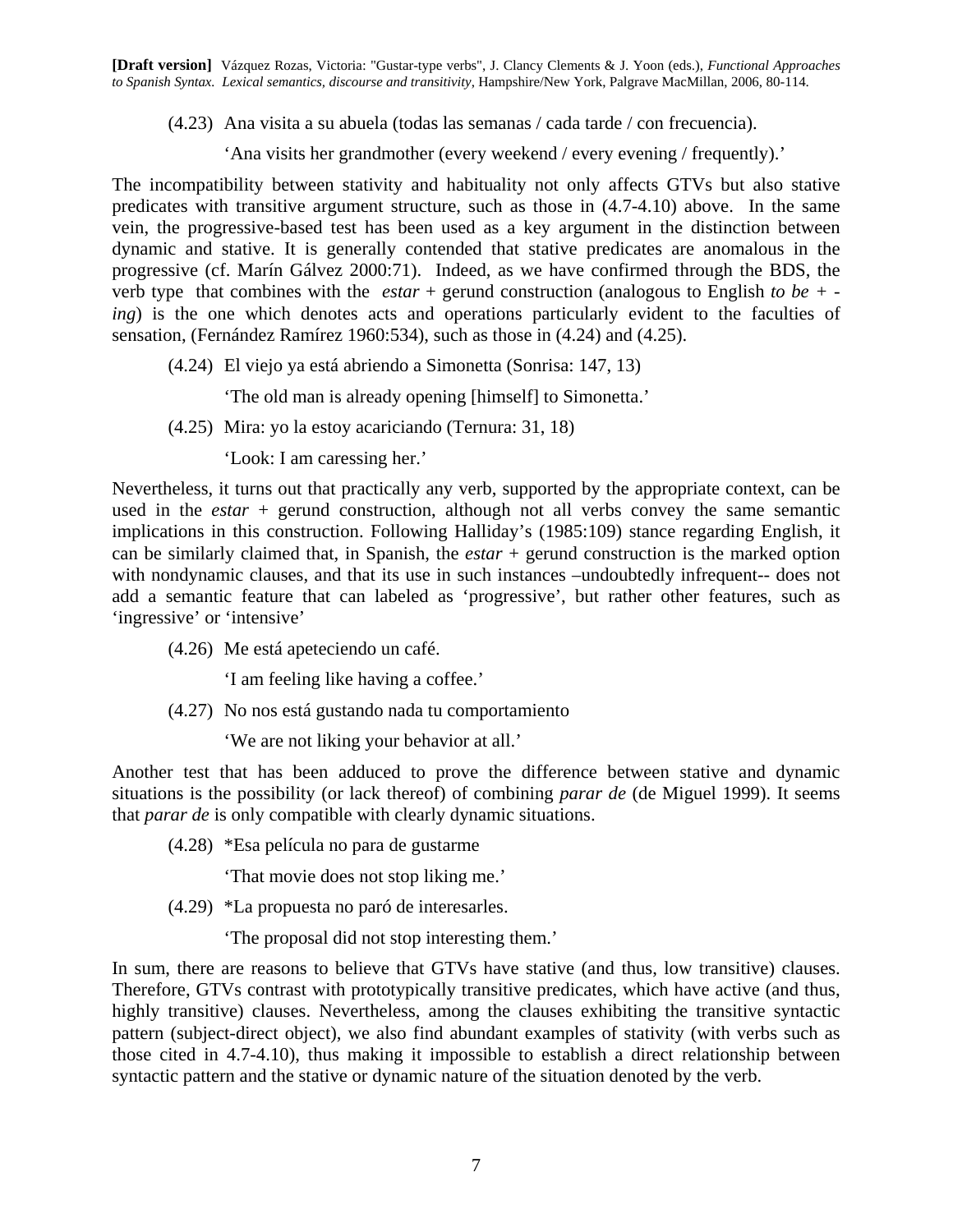### *4.2.3 Volition and agency*

Among the transitivity features proposed by Hopper and Thompson (1980), there are two that refer to the semantic characteristics of the participant A: volition and agency. Higher transitivity is correlated with the volitional and agentive aspect of A, whereas the absence of volition and agency in A is related to a lower transitivity in the clause.

 Volition and agency refer to the degree of involvement of participant A in the situation described by a given clause. Volition depends on the voluntary and conscious nature of A's participation, while agency is given, according to Hopper y Thompson (1980), by Silverstein's<sup>[6](#page-7-0)</sup> Animacy hierarchy, since it largely coincides with the degree of topicality of the entity in question. Both volition and agency are interrelated, as the agentive potentiality, and in particular a high degree of animacy, is a necessary but not sufficient condition for volition.

 A number of researchers working on typologically unrelated languages have demonstrated that the possibilities of using a non-canonical transitive coding increase when the animacy of the subject is lowered in the Animacy hierarchy (Dixon 1979:85ff, Comrie 1981:121, and Lazard 1994:200-204). This tendency is also confirmed by Spanish data. The subject-direct object clauses and the subject-indirect object clauses display a highly different picture regarding the animate vs. inanimate character of their subjects:

|                          | Animate        | Inanimate     |
|--------------------------|----------------|---------------|
| Direct object clauses    | 58318 (85.75%) | 9693 (14.25%) |
| Indirect object clauses' | 1879 (28.35%)  | 4748 (71.65%) |

Table 4.2. Frequencies and percentages of animate vs. inanimate subjects in two-participant clauses.

The low degree of animacy that characterizes the subject in the subject-indirect object pattern is also corroborated by the frequency of clausal subjects in this pattern when it is contrasted with the rather exceptional presence of a subject clause in the transitive pattern:

|                         | Clausal subject | <b>Others</b>  |
|-------------------------|-----------------|----------------|
| Direct object clauses   | 589 (0.86%)     | 67422 (99.14%) |
| Indirect object clauses | 1666 (25.14%)   | 4748 (74.86%)  |

Table 4.3. Frequencies and percentages of clauses functioning as subject

<span id="page-7-0"></span> $6$  Dixon's (1979:85) representation of the hierarchy is the following:

 $\overline{a}$ 

| $1st$ p. pron. $2nd$ p. pron. $3rd$ p. pron. proper nouns | Human Animate Inanimate<br>common nouns |
|-----------------------------------------------------------|-----------------------------------------|
| likelihood of functioning as transitive agent             |                                         |

<span id="page-7-1"></span><sup>7</sup> These data include all the subject-indirect object clauses in our database, not only the data pertaining to GTVs.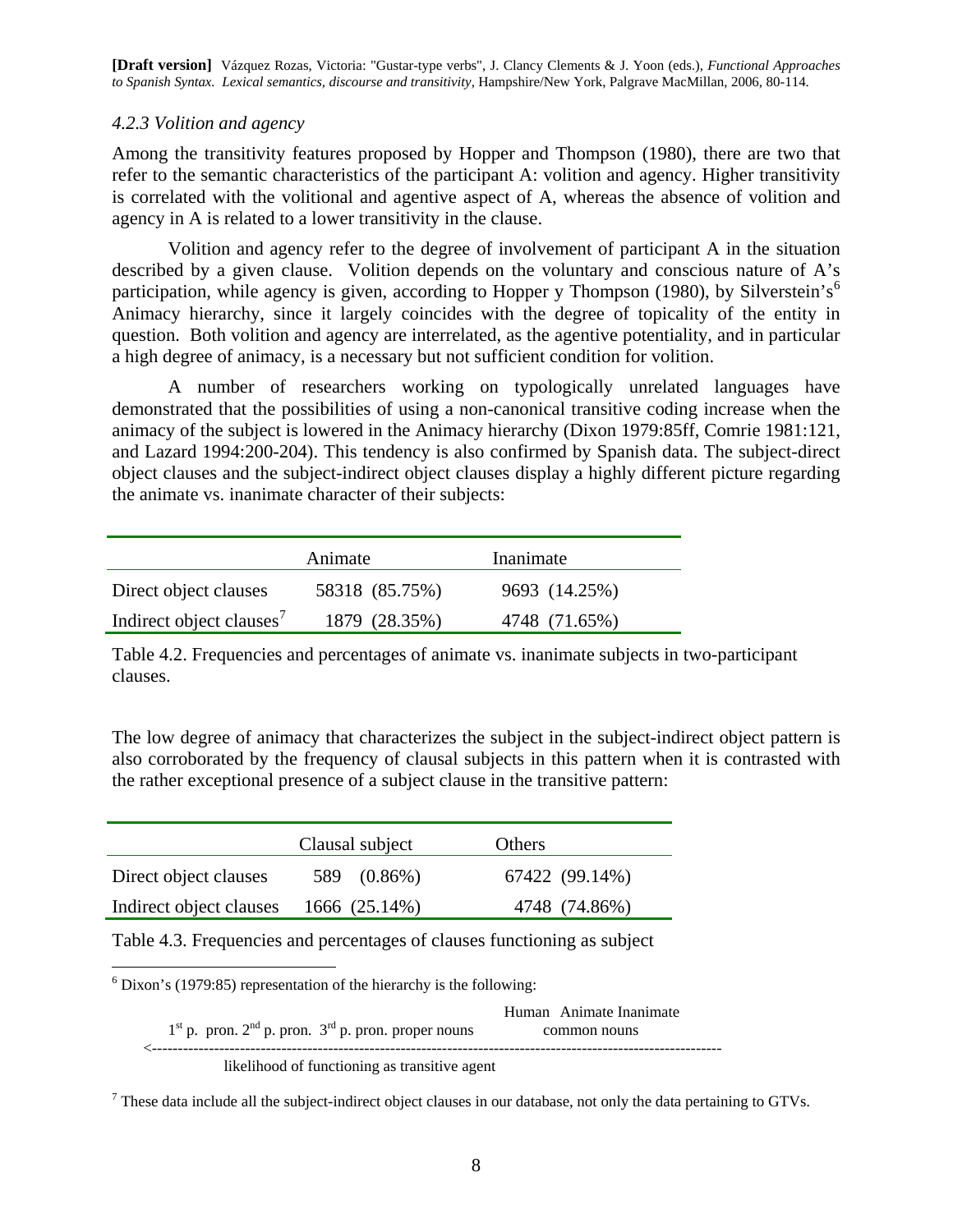Examples of GTVs with clausal subjects are the following:

(4.30) Me agrada que penséis lo mismo (Coartada: 50, 33)

'It pleases me that you guys think the same.'

(4.31) Al viejo le gusta que ella no bisbisee oraciones (Sonrisa: 182, 14)

'The old man likes that she doesn't whisper prayers.'

The data from Table 3 show that the clauses containing the subject-indirect object pattern clearly deviate from the transitive prototype, which includes among its components a highly agentive, and therefore, a highly animate subject, while a clausal subject such as that in (4.30-4.31) occupies the lowest level on the animacy hierarchy, and consequently, exhibits the lowest potentiality of agency. Thus, those verbs that are combined alternatively with a direct object (accusative clitic) or an indirect object (dative clitic) reject the transitive pattern when they are combined with a clausal subject. Let us compare (4.32) and (4.33):

(4.32) a. Le sorprendió mucho el comienzo de la Guerra

'The beginning of the War surprised her/him a lot.'

- b. Le sorprendió mucho que comenzase la Guerra 'It surprised her/him greatly that the War began.'
- (4.33) a. El comienzo de la guerra la sorprendió en París.

 $\overline{a}$ 

'The beginning of the war surprised her in Paris.'

b. \* Que comenzase la guerra la sorprendió en París.<sup>[8](#page-8-0)</sup> \*'That the war began surprised her in Paris.'

The tendency shown by certain verbs to adhere to the transitive pattern if the subject is animate, and to the indirect object pattern if the subject is inanimate, had already been observed by grammarians such as Cuervo (1874:fn. 121) y Fernández Ramírez (1951:192), and, more recently, by García (1975:307-316). Copious examples from our corpus corroborate that tendency, illustrated by the following pairs:

(4.34) Una chica de Nueva York toma el barco a una isla del Caribe, donde **la** [DO] espera el novio para casarse. Parece una chica muy buena, y llena de ilusiones, que le cuenta todo al capitán del barco, que es buen mocísimo, y él mira al agua negra del mar, porque es de noche, y después la mira a ella como diciendo 'esta no sabe lo que **le** [IO] espera'. (BMA, 163-164)

'A girl from New York takes the ship to a Caribbean island, where her fiancé is waiting to get married. She seems like a very good girl, full of hope, who tells everything to the ship's captain, who is staring into the black water, because it is

<span id="page-8-0"></span><sup>8</sup> These examples are variants of those presented by Givón (1976:170): *La guerra le sorprendió mucho* 'The war surprised him a lot' and *La guerra lo sorprendió en París* 'The war surprised him in Paris'*.*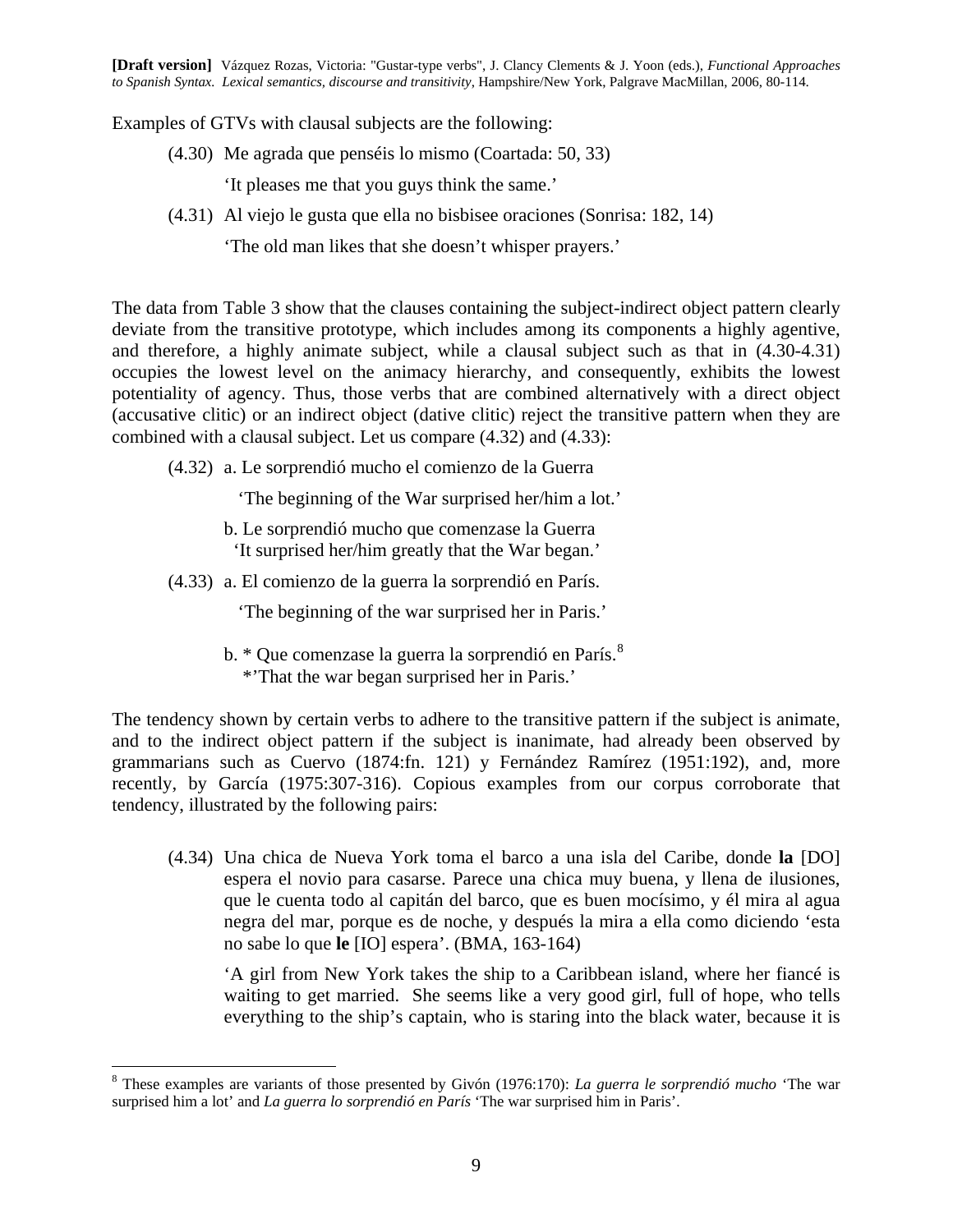nighttime, and then he starts looking at her as if to say 'she doesn't know what she's in for.'

(4.35) a. Sabía que el sólo decírselo a él iba a aliviarla, pero no lo hizo para no preocupar**lo** [DO]. (ATC, 484)

'She knew that her just telling him was going to relieve her, but she did not tell him in order not to worry him.

b. Lo que más **le** [IO] preocupaba de la muerte **al doctor Urbino** era la vida solitaria de Fermina Daza sin él. (ATC, 75)

'What worried Dr. Urbino most about death was Fermina Daza's lonely life without him.'

With respect to the feature of volition, which according to Hopper y Thompson's (1980) view, characterizes the participant A in canonical transitive clauses, it is absent in clauses with GTVs. Since inanimate subjects, which typically appear with GTVs (cf. Table 4.2), are inherently nonvolitional, the litmus test to determine the presence of volition in participant A constitute those GTV constructions containing an animate subject, as exemplified below.

(4.36) Hoy precisamente, doy una comida y quiero presentarte a mis amigos, *les vas a encantar*. (Diego: 138, 11)

'Precisely today, I am hosting a meal, and I want to introduce you to my friends. They are going to like you.'

(4.37) JAVIER.- Ganas dinero y follas con quien te apetece. ADELA.- Y, a veces, con *quien me conviene* (Cinta: 102, 23)

'JAVIER.- You make some money and ball whoever you please.'

'ADELA.- And, sometimes, who (also) suits me.'

(4.38) Que no seas pelmazo, que *ya no me importa Jose* (Ochenta: 67, 29)

'Don't be a bore, I am no longer interested in Jose.'

(4.39) ¿Quién de los dos le gustaba al francés? (Jóvenes: 154, 4)

'Which of the two did the Frenchman like?'

Among the signs that are adduced to show the volitional or controlled character of a situation, are the compatibility with the imperative, the possibility of functioning as complement of a verb of command/obligation, and the combinability with manner adverbials (see Dik1989: 96-97; Di Tullio 1996:225).

None of these tests yield positive results with clauses containing GTVs:

(4.40) \*Encántales a mis amigos.

'Make my friends like you.'

(4.41) \*Te sugiero / ordeno que le convengas a Juan.

'I suggest / order that you be right for Juan.'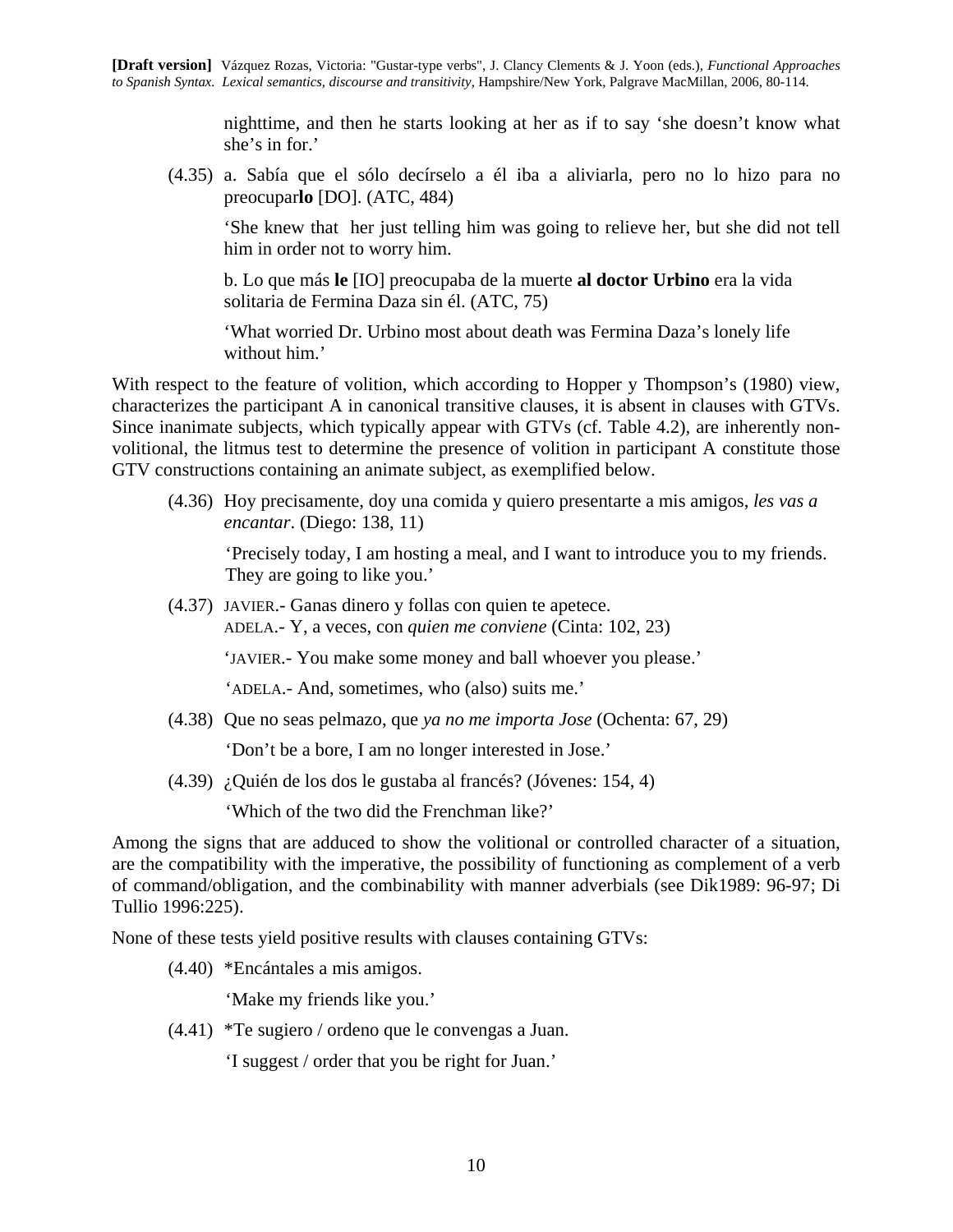(4.42) \*La convencí / persuadí de que le gustase al francés.

'I convinced / persuaded her that the Frenchman like her.'

(4.43) \*Jose le importa deliberadamente / cuidadosamente / a propósito a Pedro.

'Pedro matters to Jose deliberately / carefully / on purpose.'

Similarly, the impossibility of constructing an impersonal passive depend on the non-agentive character of the predication (see Levy 1994:357):

(4.44) \*Se les encanta a los amigos

'One is enjoyed by the friends.' (rough translation)

Therefore, the semantic implications of the animate subjects accompanying GTVs include neither agentivity, nor volition, nor control of the situation described by the clause, and are interpreted in a way similar to inanimate subjects, as a cause or stimulus of the state in which the the experiencer finds her/himself.

## *4.2.4. Affectedness & Individuation of O*

 $\overline{a}$ 

With regard to the features of the O argument, Hopper and Thompson (1980) claim that the degree of transitivity is correlated with the affectedness and individuation of this participant. A clause will become more transitive to the extent to which O becomes affected by the process described in the clause, as is the case, for instance, with created or altered Os. With respect to the O appearing with GTVs, coded as the indirect object, it would be difficult to assert that it is affected in Hopper and Thompson's (1980:252-253) sense, i.e., '[t]he degree to which an action is transferred to a patient is a function of how completely that patient is AFFECTED', since the clauses containing these predicates do not refer to an action, nor can it be claimed that the participant O becomes affected. Rather, O is the basis of a stative situation. The fact that the affectedness feature does not apply to the O of GTVs is conditioned by the fact that such a participant is not the patient in an action clause, but rather, the experiencer of a state.

For its part, the 'individuation' feature is interpreted as a cluster concept with the following properties: proper noun, human-animate, concrete, singular, countable and referential-definite. Such properties refer to the distinctiveness of O, whose transitivity is lowered to the extent that O is characterized as common, inanimate, abstract, plural, uncountable and nonreferential. In extreme cases, we find clauses that do not really have two participants, but rather one participant (A) with O-incorporation. In this view, the Os in sentences such as *el niño tiene hambre* (lit. the boy has hunger) 'the boy is hungry', *la peonza da vueltas* (lit. the top gives spins) 'the top is spinning', *los escolares hacen novillos* (lit. the student make young bulls) 'the students play hooky', *esa cara da miedo* (lit. that face gives fright) 'that face is scary, are not considered arguments, but rather they are part of complex predicates, with the resulting clauses being interpreted as intransitive<sup>[9](#page-10-0)</sup>.

<span id="page-10-0"></span><sup>&</sup>lt;sup>9</sup> With respect to this type of verb-noun combinations in English, Thompson and Hopper (2001:34) state: 'These V-O compounds are low in Transitivity because it is difficult to maintain that O is individuated or affected. In fact, for clauses with V-O compounds, it is not clear whether they should even be considered two-participant clauses at all.'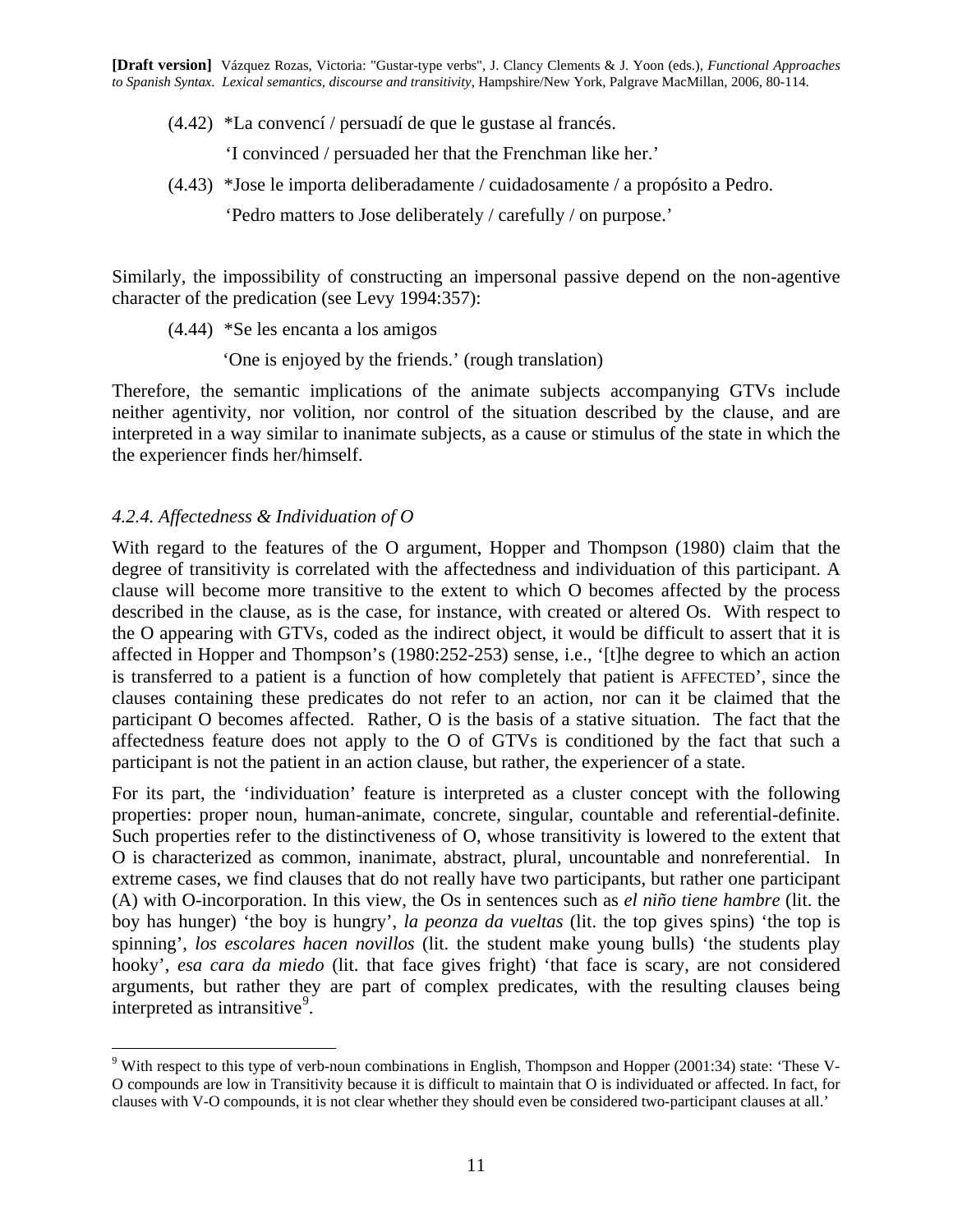Hitherto we have seen that clauses containing GTVs are characterized as having low transitivity. However, upon examining features of the O participant of the GTV clauses in our corpus, we find that the degree of individuation of the entity would correspond in Hopper y Thompson's (1980) hypothesis, to clauses of high transitivity. Indeed, almost all examples with GTVs contain a human, concrete, countable and referential-definite indirect object. There are, however, some observations by Hopper y Thompson that seem to contradict considering a highly individuated O as an indicator of high transitivity. That is, the authors claim that the transitivity of the clause can be reduced 'when there is an anomalous A-O relationship, viz. when the O is higher than the A in the [Agency] hierarchy' (273).

Indeed, GTVs favor a type of construction in which the O participant surpasses A on the transitivity hierarchy, such that the high animacy of O would reduce the degree of transitivity of the clause. In order to minimize the effect of such a contradiction, Hopper y Thompson (1980: 273) state that it 'is the reduction of the 'Agency' of the A which accounts for the anomaly in the A-O relationship, not the fact that the O is high on the hierarchy.' This statement reestablishes the authors' initial idea that the human-animate character of O is a sign of high transitivity.

Nevertheless, we offer the following data, which counter the above idea. First, if we assume that the canonical or deviant character of a certain syntactic configuration is correlated with its frequency, those features that characterize the object most frequently will be the ones that will allow us to qualify the object as prototypical. With regard to the animacy of the O participant in transitive constructions, the data from Spanish are convincing: of a total of 68,010 subject-direct object clauses only 12,834, or 18,9%, display animate Os, from which we can conclude that the prototypical O will be inanimate. Second, according to the criterion of syntactic marking, a prototypical O will exhibit a morphologically less marked construction<sup>[10](#page-11-0)</sup>. Therefore, we must conclude that those Os marked with the preposition *a* (typically animate and definite) cannot be considered prototypical objects. Third, the inanimate character of O is also given by the semantic definition of transitivity. It is assumed that a prototypical transitive clause refers to a transfer from an agent to a patient, roles which are defined by Langacker (1991: 210) with the following words:

The archetypal 'agent' role is that of a person who volitionally carries out physical activity which results in contact with some external object and the transmission of energy to that object. The polar opposite of an agent is an inanimate 'patient', which absorbs the energy transmitted by externally initiated physical contact and thereby undergoes some change of state. $11$ 

Finally, the correlation between the different parameters that make up the Transitivity Hypothesis leads us to consider the inanimate O as a feature of high transitivity. If Hopper and Thompson's approach were correct, we would expect an animate O to be correlated with the parameters of kinesis, volition, agency, etc. that characterize highly transitive clauses. However, there are copious verbs in Spanish that show the opposite situation, i.e., they present more

<u>.</u>

<span id="page-11-0"></span><sup>&</sup>lt;sup>10</sup> "The core A, S, and O arguments are more likely to be systematically morphologically unmarked than are the other arguments" (Thompson 1997: 64).

<span id="page-11-1"></span><sup>&</sup>lt;sup>11</sup> Likewise, Comrie (1981:121) argues that "the most natural kind of transitive construction is one where the A is high in animacy and definiteness, and the P is lower in animacy and definiteness".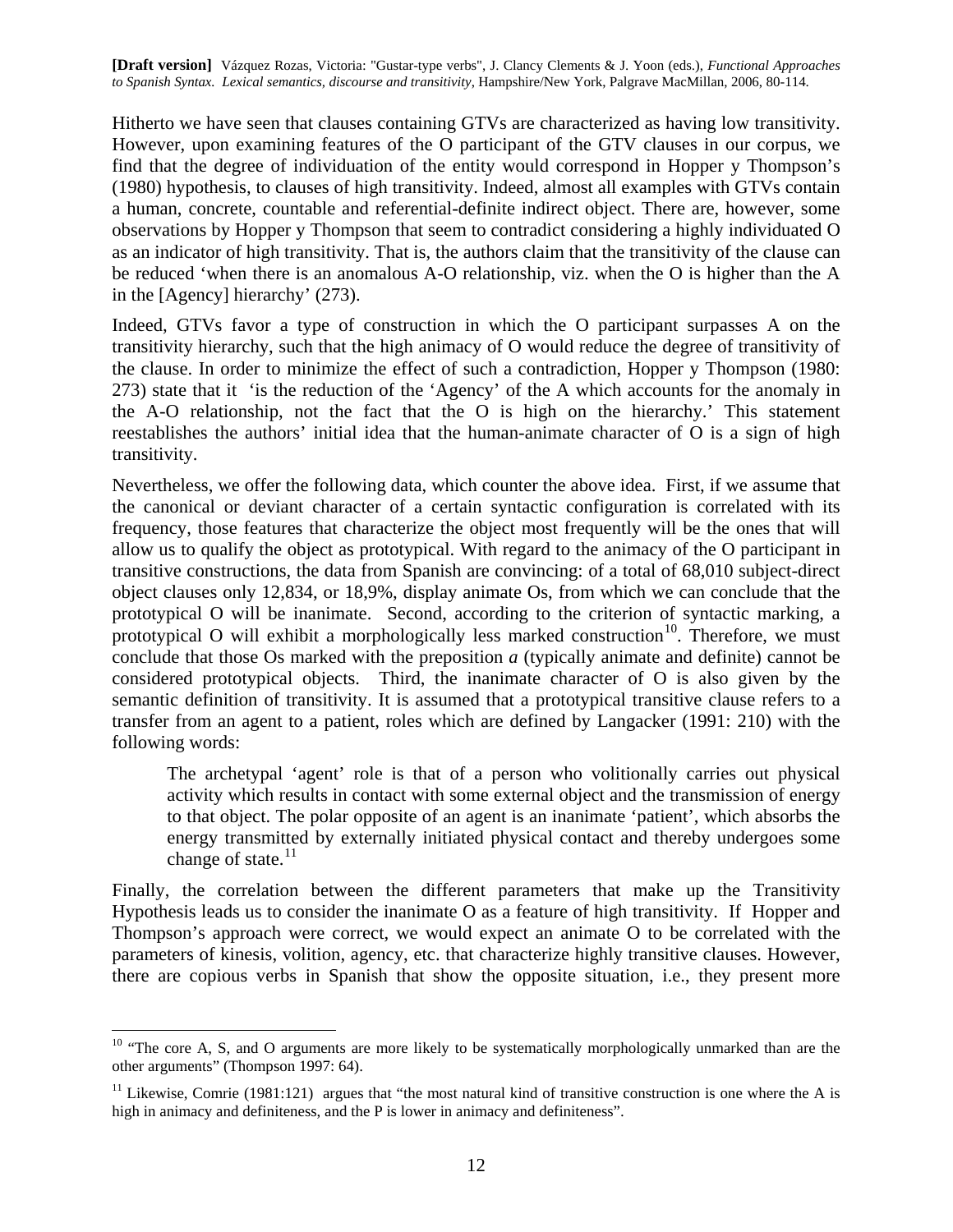features of high transitivity when they have an inanimate O (coded as a direct object) than when they have an animate O (coded as an indirect object) (see section 4.5 below).

### *4.3. "Dative subjects"*

In light of the relationship between clauses such as (45) and (46),

(4.45) A María le gusta la música.

'María likes music.'

(4.46) María ama la música.

'María loves music.'

the existence of a relation between the indirect object in (4.45) and the subject in (4.46) was proposed in early formalist accounts. The relationship was analyzed transformationally as a rule of subject-object exchange called FLIP by Lakoff (1970:126), and Psych-movement by Postal  $(1971)^{12}$ . For its part, Case Grammar attributed the same interpretation, in terms of case frames, to both constructions, based on its supposed synonymity (see Fillmore 1968:30).

Later, Relational Grammar interpreted constructions illustrated by (4.45) as involving inversion, which consisted of demoting the underlying subject to a surface indirect object, and promoting the underlying object to a surface subject, known as *unaccusative advancement*.

Among the specific arguments for the existence of "dative-subject" verbs in Spanish is that dealing with nominalizations. As noted by Fernández-Soriano (1999:125), the nominalization of a three-argument verb such as *entregar* 'hand in' retains the preposition *a* for the indirect object, as in (4.47),

(4.47) La entrega del premio a Juan

'The presentation to Juan of the award'

whereas the indirect object of a verb like *faltar* ("to lack") –which is generally thought of as a type of GTV- is obligatorily preceded by *de*, the preposition that appears with subjects.

(4.48)La falta de valor de / \*a Juan (nominalization of *A Juan le falta valor.*)

'Juan's lack of courage' ('Juan lacks courage.')

In Fernández-Soriano's view, the obligatory selection of *de* in (4.48) suggests that *Juan* may be an underlying (i.e. a deep) subject, a so-called "dative subject."

As for the nature of the subject in GTVs such as *gustar* 'like', its status as an underlying object has often been pointed out, appealing to the fact that it does not retain the preposition *de*, typical of subjects in nominalizations, but rather it is accompanied by the preposition *por*, as shown in  $(4.49)$ .

(4.49) a. A Juan le gustan las cerezas.

<span id="page-12-0"></span><sup>1</sup> 12 The analysis of these authors refers to examples such as *The music pleases me* y *I like the music*. The degree of parallelism between Spanish and English is high enough to assume the same transformational rules for the Spanish examples.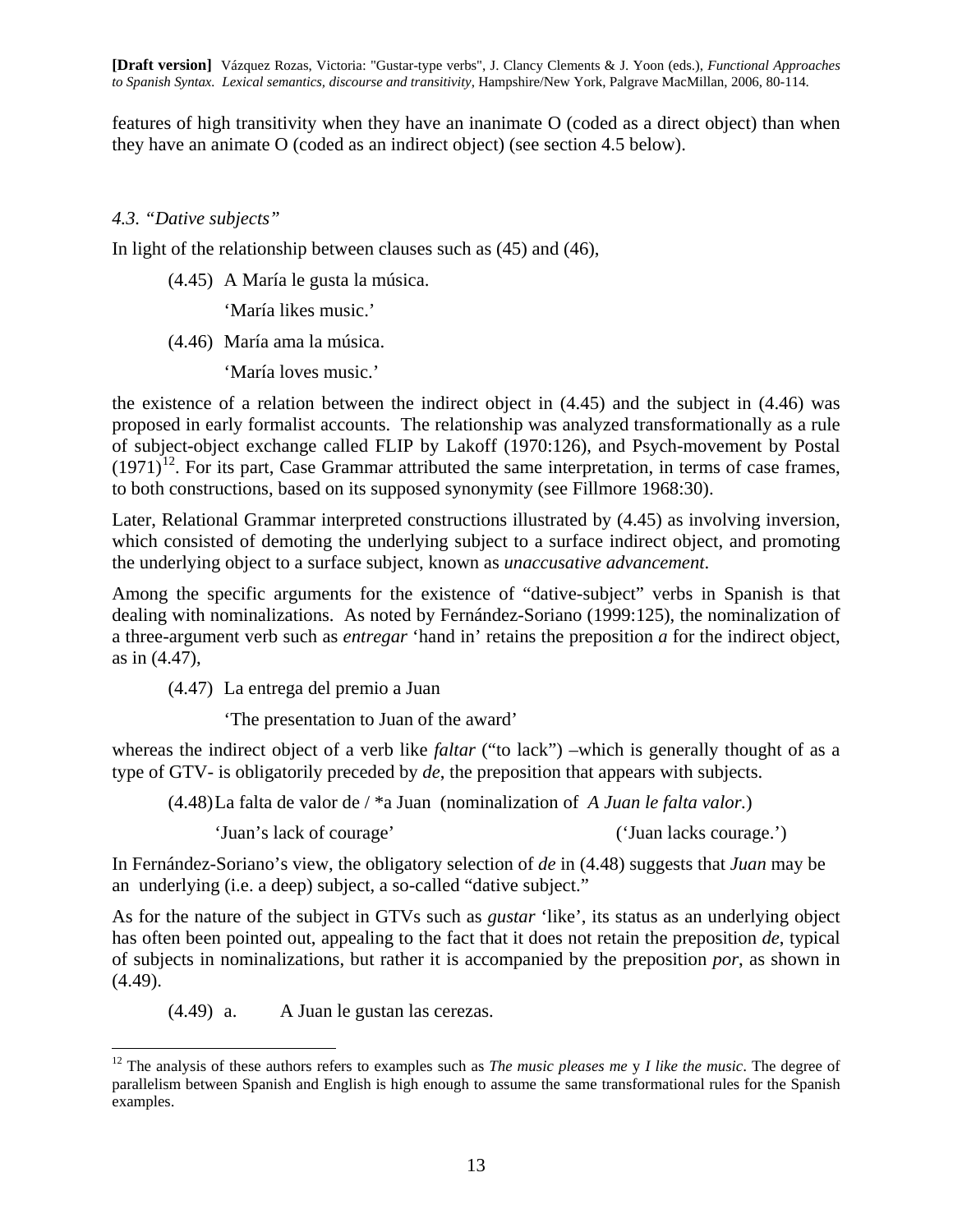'Juan likes cherries.'

b. El gusto de Juan por las cerezas

'Juan's liking for cherries'

Campos (1999:1560) mentions the coreferentiality test with temporal infinitival constructions, according to which the indirect object position of GTVs (e.g. *gustar* in [4.50]) controls the subject position of the infinitive. Thus, in terms of its control properties, the indirect object in (4.50) corresponds to the subject position of verbs denoting dynamic situations (e.g. *escribir*), where the subject controls the infinitive subject position, as indicated in  $(4.51)$ .

(4.50) A Luci<sub>i</sub> le gustaba Ronny<sub>i</sub> antes de  $e_{i,*i}$  conocer a Otto.

'Lucyi liked Ronnyj before *e*i,\*j meeting Otto.

(4.51) A Ronnyj le escribía Lucyi antes de *e*i,\*j conocer a Otto

'Ronnyj used to write to Lucyi before *e*i,\*j meeting Otto.

However, other tests employed by generative grammarians to identify the subject do not support the presence of "dative subjects" with GTVs. For example, Fernández-Soriano (1999:123-124) attempts to show that the compatibility with small clauses is possible in constructions such as those in (4.52)-(4.56).

(4.52) Me falta café.

'I need coffee.'

(4.53) Me pasa algo.

'Something is wrong with me.'

(4.54) Me consta que eres el mejor.

'I know for a fact that you are the best.'

(4.55) Nos dieron las dos.

'It was 2 two o'clock (and we were still at it.)'

(4.56) A Marta le fue bien en Buenos Aires.

'It went well for Marta in Buenos Aires.'

Nevertheless, of the examples in (4.52-4.56), only (4.55) and (4.56) are compatible with a small clause co-indexed with the indirect object, as shown in (4.57) and (4.58), respectively.

(4.57) Nosi dieron las dos *borrachosi*

'We were drunk at two o'clock.'

(4.59) Mal mei fue *ausentei* pero peor *presentei*

'It went badly for me when I was absent, but much worse when I was present.'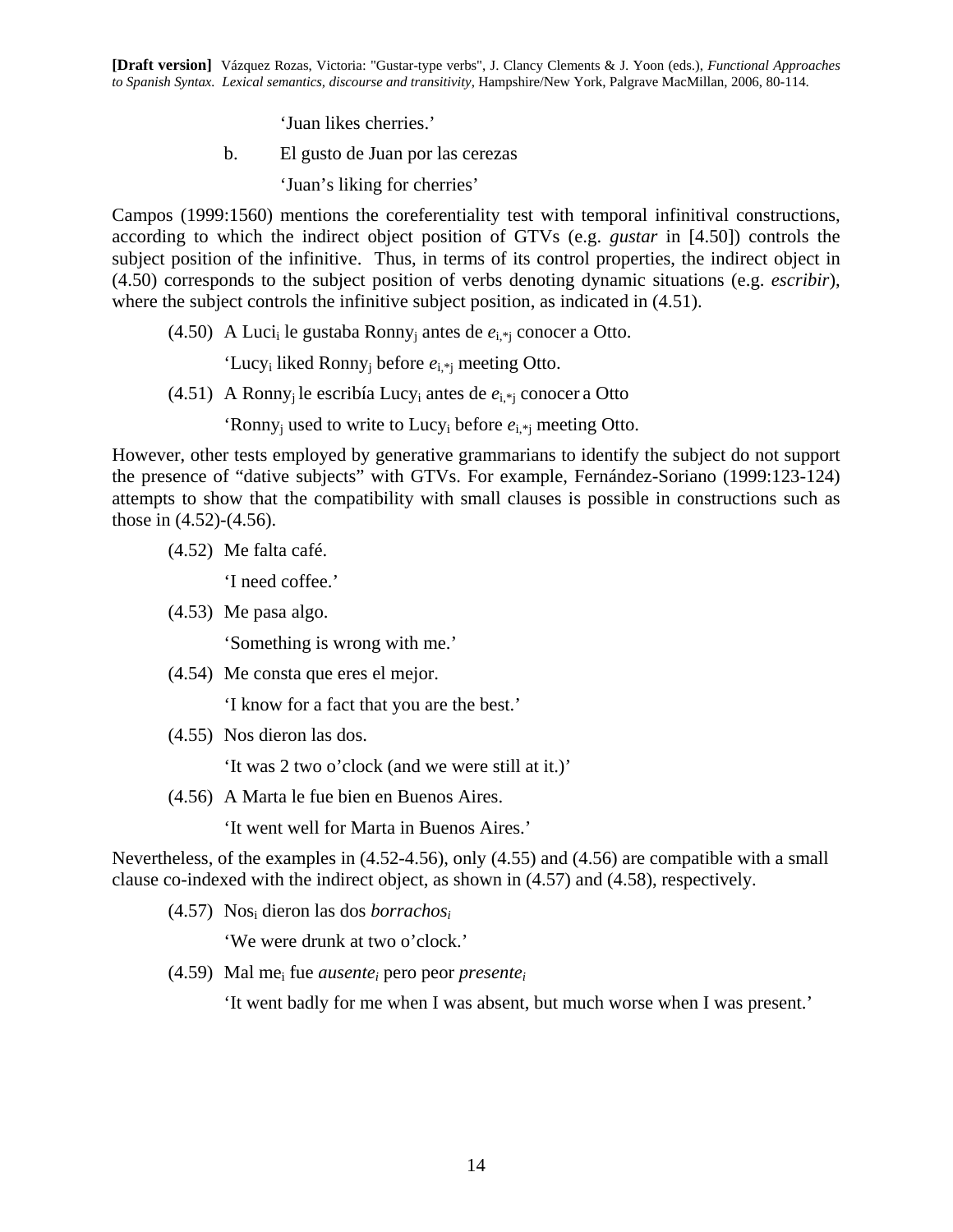However, the constructions featured in (4.52), (4.53), and (4.54) are incompatible with indirect object small clauses<sup>13</sup>. This incompatibility is found with to all GTVs. However, GTVs do admit subject small clauses, as exemplified in

(4.59) A María<sub>i</sub> Juan<sub>i</sub> le desagrada borracho<sub>i</sub> / \*borracha<sub>i</sub>

'María<sub>i</sub> dislikes Juan<sub>i</sub> drunk $_{i^*i}$ .'

Both Relational Grammar, as well as Generative Transformational Grammar give precedence to the behavioral properties over the coding properties, minimizing the importance of the coding that identifies subjects (agreement with the verb, absence of preposition) from indirect complements (dative clitic showing agreement, the preposition *a*). For our part, we interpret such coding as crucial in the syntactic characterization of arguments. Moreover, we do not consider appropriate the distinction of several (more or less deep) levels of syntactic function. However, we acknowledge the similarities between the sentences such as (4.45) (*A María le gusta la música* 'María likes music') and (4.46) (*María ama la música* 'María loves music').

Unlike the generativist formulations described above, we believe that the relationship between the such as (4.45) and (4.46) are to be interpreted in terms of different semantic and discourse values. Although both sequences can refer to the same reality, the different syntactic coding of the participants is not random at all, but rather it fits a different semantic and discourse configuration. With respect to the corresponding English sentences (*John likes music* and *Music pleases John*), Danes< (1968:61) proposes two different semantic patterns: the first would consist of "bearer of attitude – attitude – object of attitude" , whereas the second would be made up of "source (cause) – effecting – recipient of effection".

Before studying the features that distinguish the clauses in (4.45) and (4.46), we will discuss the similarities between both structures, starting with a diachronic reference to the issue at hand. In the earlier stages of their respective histories, both English *like* as well as Spanish *gustar* had a different argument structure than what they have now. In Old English, the element that currently takes on the form of subject was coded as the object, as in *him like oysters* vs. *he likes oysters.*[14](#page-14-1) With regard to *gustar*, it was used as a transitive verb in Old Spanish. In the 16<sup>th</sup> century this transitive pattern coexists with a pattern with prepositional object, and by the  $18<sup>th</sup>$  century documentation emerges showing *gustar* with 'dative subjects'.[15](#page-14-2)

 $\overline{a}$ 

<span id="page-14-2"></span><sup>15</sup> In the  $16<sup>th</sup>$  century, we find old constructions such as (i), as well as constructions with prepositional objects, as shown in (ii)

(i) [...]si ya no gustas que la discreción y sciencia de Tirsi y de Damón te alumbren de la ceguedad en que estás [...]

if you don't like that the discretion and science of Tirsi and Damon enlight your blindness in which you are...

- (ii) Quién no gusta de verlo entretenerse?
	- *'*Who doesn't like to see him amuse himself?'

For its part, continental Portuguese still has the construction found in (ii). Therefore, one cannot accept Rotaetxe's (1999:27) generalization that in their evolution, languages often pass from a dative construction to an direct object one, and never the other way round. Although the changes undergone by English *like* seem to support such a

<span id="page-14-0"></span><sup>&</sup>lt;sup>13</sup> It cannot be said, for example,  $(4.52')^*$ Me falta café despierta,  $(4.53')^*$  Me pasa algo sola,  $(4.54')^*$ Me consta segura que eres el mejor.

<span id="page-14-1"></span> $14$  Examples taken from Jespersen (1924:160).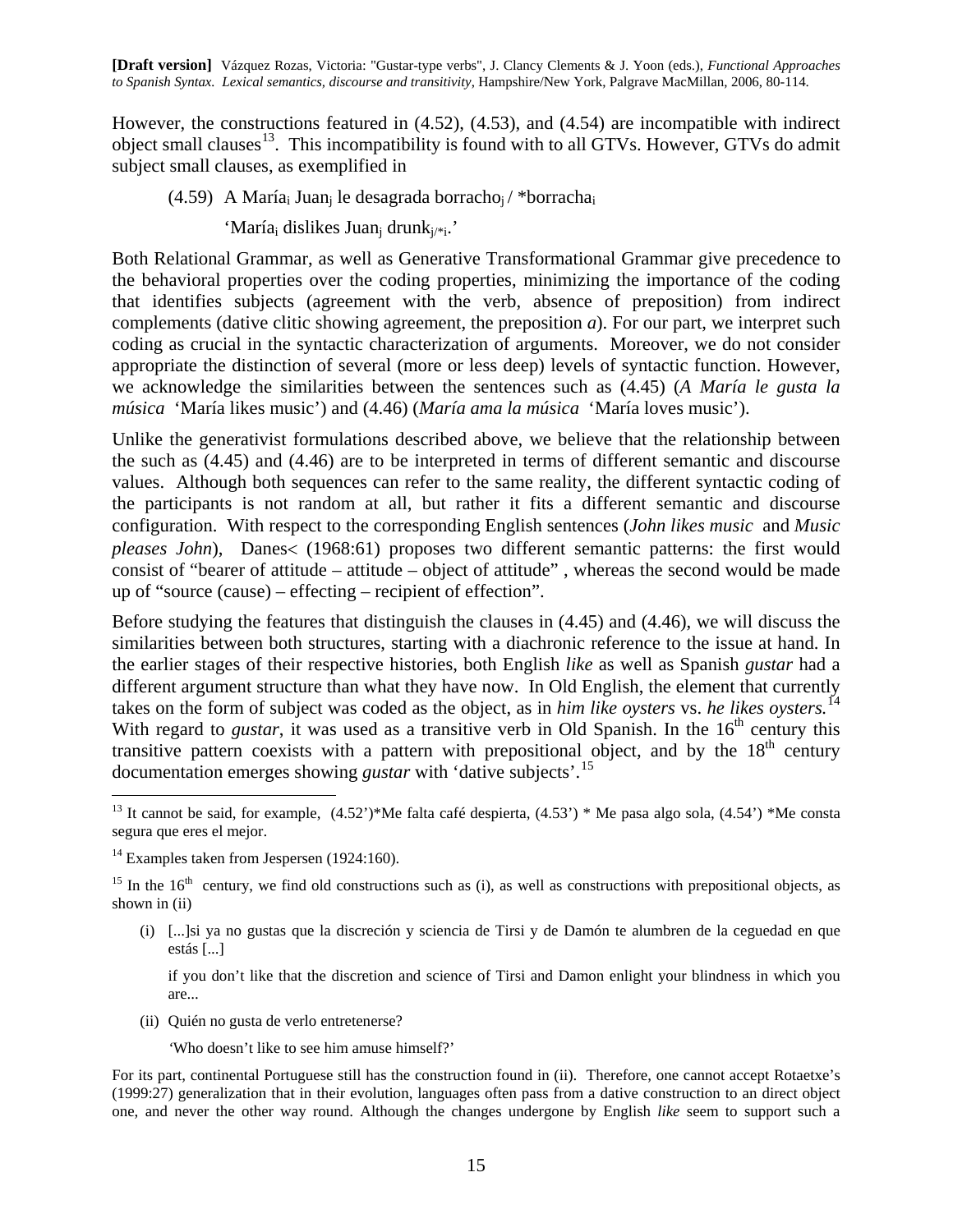However, the structural changes are not restricted to the verbs *like* and *gustar*. As Whitley (1998) points out, many of the so-called psych verbs have presented different syntactic patterns over time, a variability that is not observed in prototypically transitive verbs, which are more syntactically stable.

Focusing on the evolution of *gustar*, we observe that the transition from the transitive to the 'dative subject' argument structure has been accompanied by a semantic change that adheres to Hopper and Thompson's (1980) Transitivity Hypothesis. As Whitley indicates (1998:138), "[i]n the semantic change of *gustar* from a tasting agent to a satisfied experiencer, there was a decrease in 'kinesis', 'volitionality' and 'agency'". However, regardless of the direction of the structural variation, it is unquestionable that the change reveals a close link between the subject of the transitive pattern and the indirect object of the intransitive one.

From a typological perspective, this relationship is supported by data from several languages. For example, in the Indo-European context it is shown in the emergence of the verb of possession 'have' from a dative construction containing the copula 'be', as exemplified by the Latin examples in  $(4.60)-(4.61)$ .

- (60) Mihi est liber to me (DAT) is book (NOM) 'I've got the book.'
- (61) Habeo librum I have book (ACUS) 'I've got the book.'

The dative, or indirect object represents a certain degree of activity on the part of the participant, which is linked to its prototypically animate character. This degree of activity sets the participant apart from the indirect object (characterized as non-active), while bringing it closer to the subject, which in turn corresponds to a prototypically active participant. The relationship between indirect object and subject also manifests itself in the fact that the dative can code the agent complement of the passive construction in languages such as Old Persian and Pre-Classical Latin (see Herslund (1988:292-293), Mongolian (Comrie 1976:276), or Japanese (Marantz  $1984:140$ .<sup>[16](#page-15-0)</sup>

Another characteristic that draws the indirect object toward the subject and moves it away from the direct object is the feature of independent existence that we attribute to the entity represented by the indirect object. This is one of the properties that Keenan (1976) assigns to the subject.<sup>[17](#page-15-1)</sup> Indeed, the independent existence characterizes the indirect object that accompanies GTV.

statement, Spanish *gustar,* along with verbs such as *faltar*, *admirar*, and so on illustrate the opposite situation (see Whitley 1998:128).

<span id="page-15-0"></span><sup>&</sup>lt;sup>16</sup> With regard to this information, we should also mention the position attributed to the experiencer on the control continumm proposed by Comrie (1981:53-56), a position that brings the experiencer closer to the agent, but separates it from the patient.

<span id="page-15-1"></span><sup>&</sup>lt;sup>17</sup> 'The entity that a b[asic]-subject refers to (if any) exists independently of the action or property expressed by the predicate' (Keenan 1976: 312-313).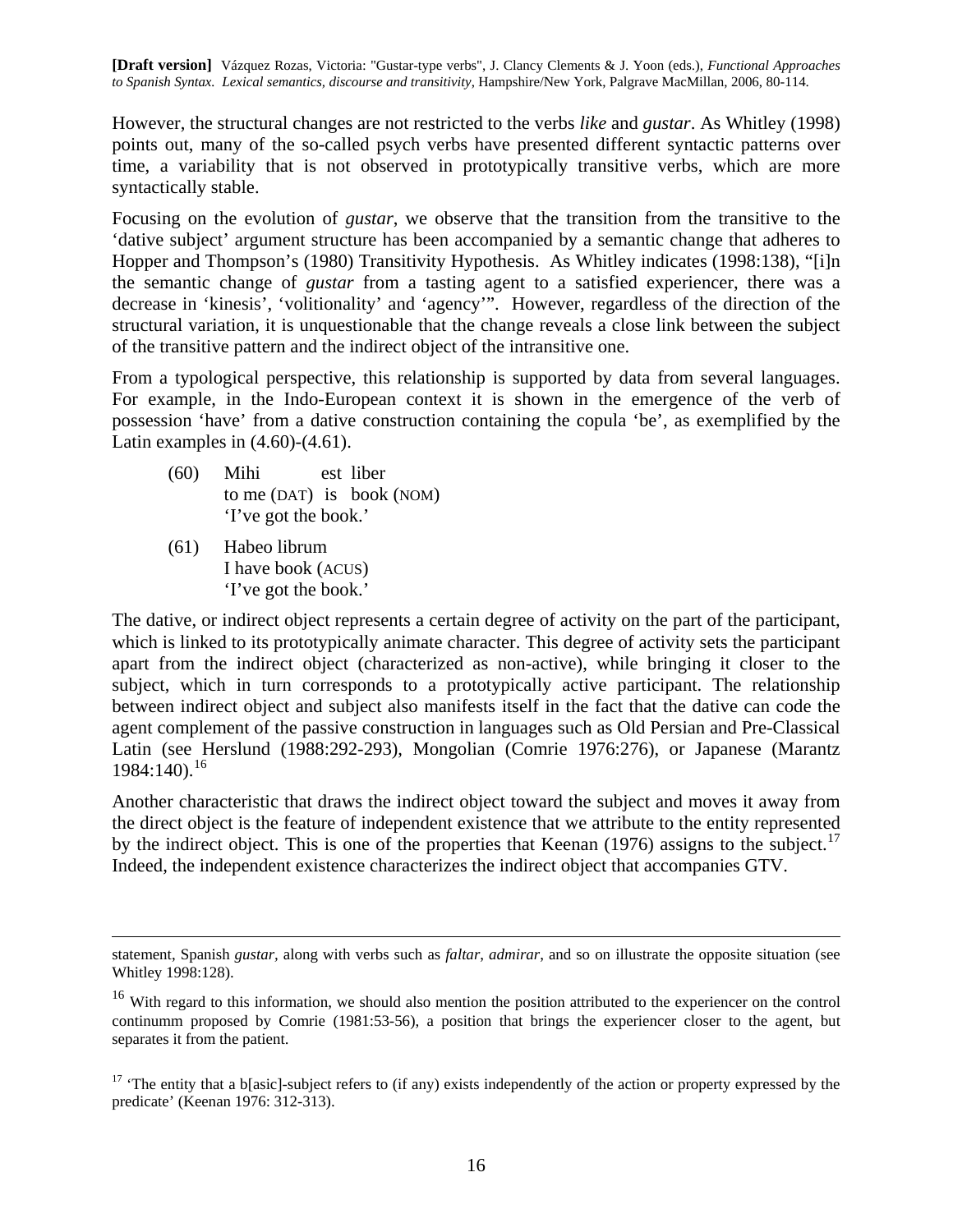Finally, the pragmatic-informative properties also attest to the close relationship between the indirect object in a clause like (4.45) and the subject in clauses such as (4.46). In both instances, it is the relatively more active participant that occupies the thematic position, independently of the syntactic function it performs.

The data about the position with respect to the verb that have been mentioned for *gustar* clearly indicate the thematization of the indirect object vis-à-vis the subject. Contrary to the most common association between subject and discourse theme, in clauses with GTVs the unmarked discourse theme is not the subject, but rather the indirect object, and as such it occupies the first position in the clause, whereas the subject follows the verb.<sup>[18](#page-16-0)</sup>

|                                  |      | Subject <sup>19</sup> | Indirect object |             |
|----------------------------------|------|-----------------------|-----------------|-------------|
| Preposed                         | 125  | $(9.98\%)$            | 236             | $(19.33\%)$ |
| Postposed                        | 678  | (54.15%)              | 29              | (2.37)      |
| Implicit, clitic, or fixed order | 449  | $(35.86\%)$           | 985             | (80.67%)    |
| Тотаі.                           | 1252 |                       | 1221            |             |

Table 4.4. Frequencies and percentages of preposition and postposition of subject and indirect object for *gustar*.

### **4.4. Direct construction vs. inverse construction**

We begin this section with a terminological note. Following the terminology employed to refer to the patterns under consideration, we will consider a "direct construction" the pattern found in clauses such as *María ama la música* 'María loves music' (in [4.46]), an "inverse construction" the pattern identifiable in *a María le gusta la música 'María likes music'* (in [4.45]).<sup>[20](#page-16-2)</sup>

As we have seen in the previous section, some authors claim that the differences between these constructions are limited to the most superficial syntactic level, and that underlyingly we would be dealing with an identical configuration. An argument against this view is the existence of sentence pairs containing the same lexical items that exhibit divergent interpretations.

(4.62) a. María admira la rapidez con que dibujas

'María admires the quickness with which you draw'

b. A María le admira la rapidez con que dibujas

1

<span id="page-16-0"></span><sup>&</sup>lt;sup>18</sup> These quantitative data have been obtained form the BDS (see footnote 1).

<span id="page-16-1"></span> $19$  The total frequency of the subject is slightly higher than that of the indirect object due to the existence of clauses without indirect object.

<span id="page-16-2"></span><sup>&</sup>lt;sup>20</sup> Both terms have been used extensively in Relational Grammar, although authors from other schools have also employed similar terminology. For instance, Bossong (1997:260) contrasts the terms "généralisation" and "inversion", whereas Whitley (1998) distinguishes "direct construction" from "reverse construction".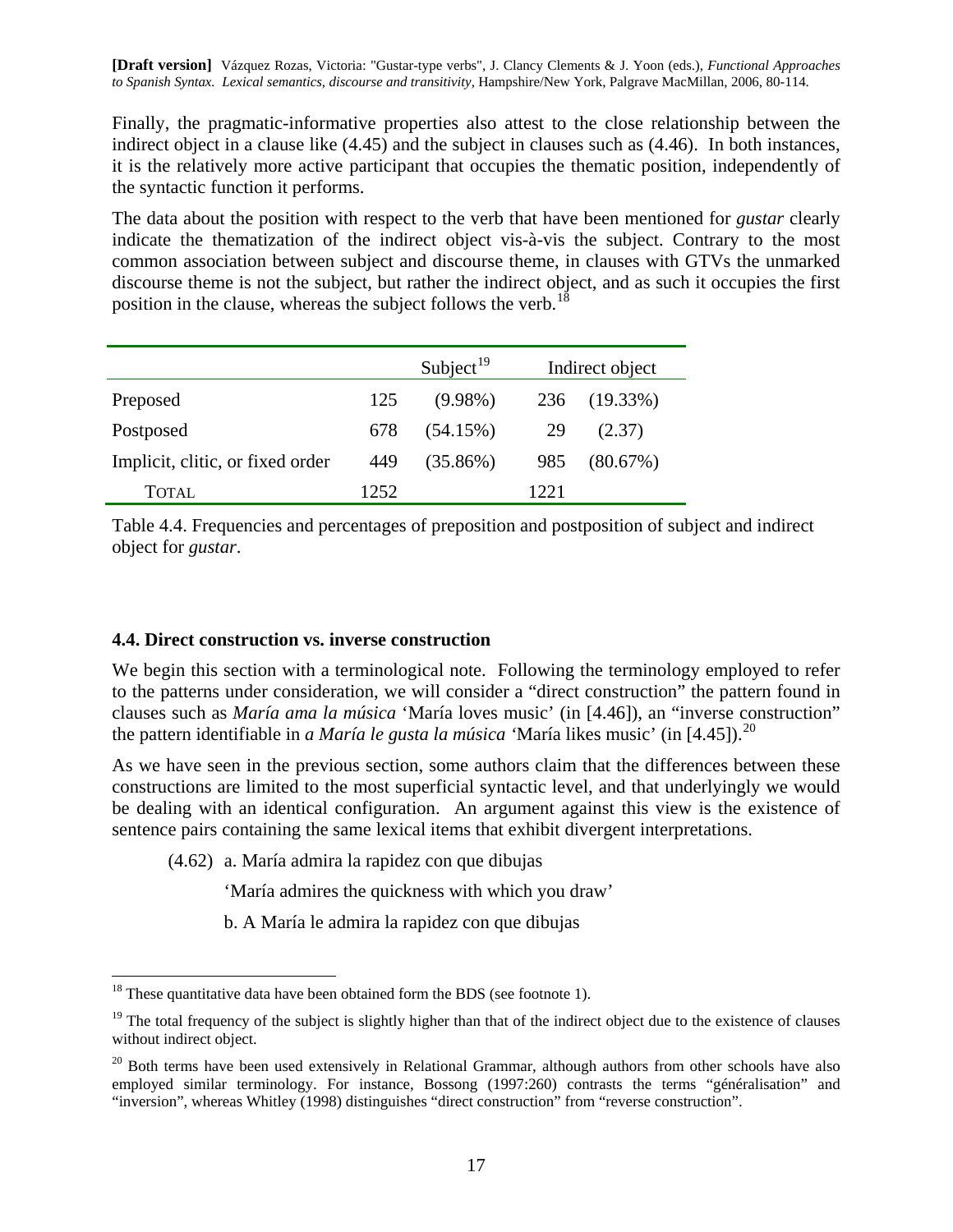'María is astonished by how fast you draw.'

(4.63) a. Juan apetece una casa propia.

'Juan fancies having his own house.'

b. A Juan le apetece una casa propia 'Juan fancies having his own house.'

(4.64) a. Antonio repugna el dulce.

'Antonio finds the sweet disgusting.'

b. A Antonio le repugna el dulce

'The sweet disgusts Antonio.'

If we adopt a functional approach, we need to account for the existence of two different constructions for the expression of the same content. That is, we must justify the functional output of the two constructions.

Whitley (1998:130) suggests that there is difference in terms of control between the constructions:

Verbs that stayed in or moved to type 1 [the direct construction] suggest a common denominator of choice or control. One can choose to love, hate, hope, use, even take responsibility for it, while pleasure (*gustar, placer*), pain (*doler*), and sorrow (*pesar*) in type 3 [the inverse construction] are feelings that simply happen to experiencer.

Nevertheless, the attribution of control or responsibility to the subject participant of the direct construction is debatable. It is not clear to what extent one can love, hate or admire something or somebody as a result of a conscious, volitional effort. If we try strictly linguistic tests, the result is not any clearer. It is true that some verbs like *amar* ("love") or *pensar* ("think") are compatiblewith the imperative:

(4.65) "Amaos los unos a los otros", dijo Jesucristo

'"Love one another", said Jesus Christ.'

(4.66) Piénsalo con calma

'Think it over calmly.'

However, it does not seem possible to use the imperative with verbs such as *apetecer* 'fancy, feel like', *repugnar* 'disgust'. Nevertheless, certain contrasts between direct and inverse constructions lend credence to the idea that the direct construction implies a certain degree of agentivity on the part of the subject that is absent from the inverse construction. Thus, in saying *he tenido una idea* 'I have had an idea' or *he pensado que podríamos ir a la fiesta* 'I thought that we could go to the party', we assume responsibility for the mental activity represented, whereas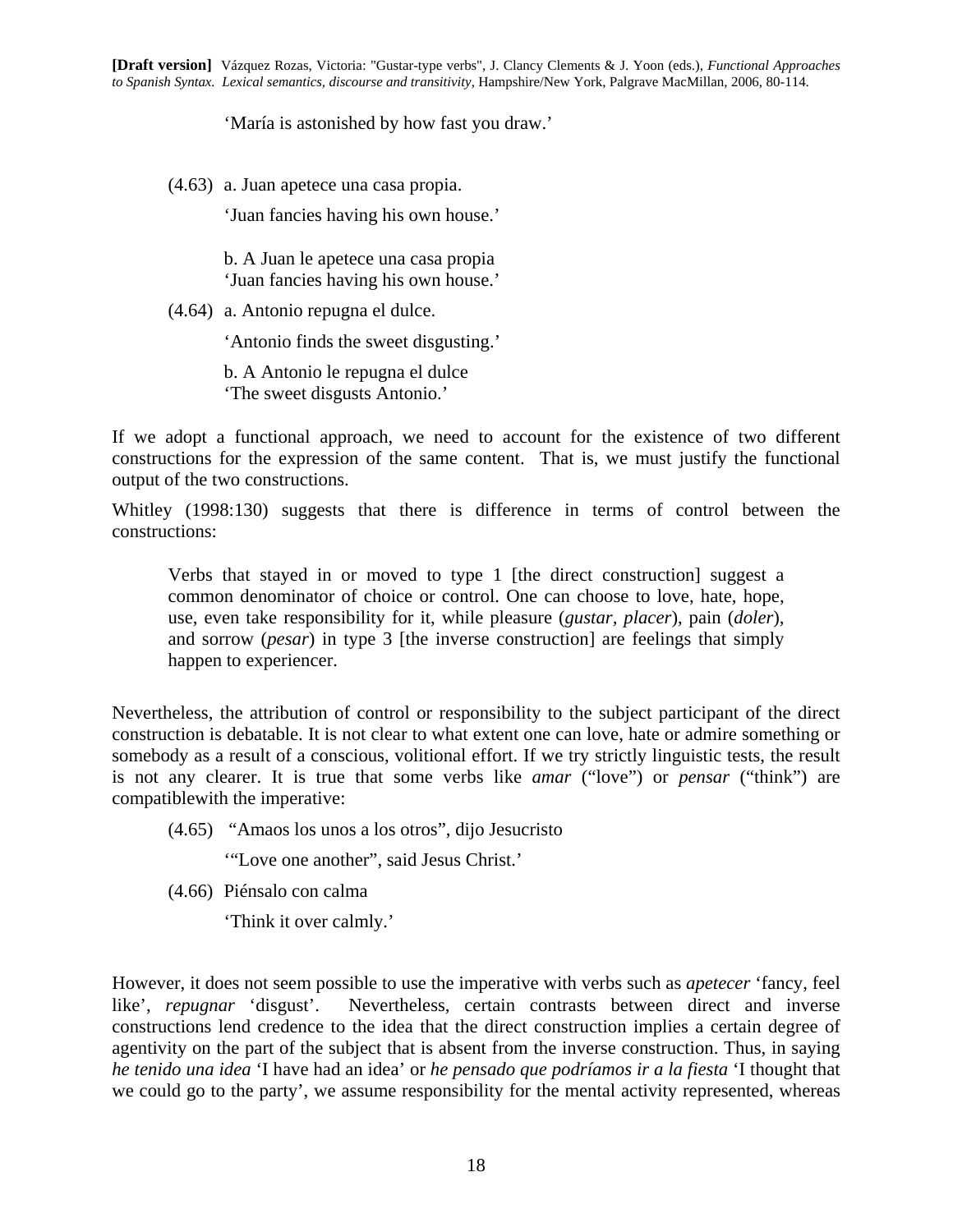if we say *se me ha ocurrido una idea* 'an idea has occurred to me' or *se me ha ocurrido que podríamos ir a la fiesta* 'it has occurred to me that we could go to the party', we do not admit our participation in the making of the thoughts that are reproduced. Thus, they would escape the conscious control of our mind.

Proof regarding how the different degree of agentivity affects the selection of the construction is given by the verbs *recordar* 'remember' and *olvidar* 'forget'. Although both refer to similar cognitive process, the language attributes more agentivity to the action of remembering than to that of forgetting. Therefore, only the latter verb allows the inverse construction<sup>[21](#page-18-0)</sup>:

(4.67) a. María recordó el cumpleaños de Juan.

'María remembered Juan's birthday.'

b. \*A María se le recordó el cumpleaños de Juan.<sup>[22](#page-18-1)</sup> 'María remembered Juan's birthday.'

(4.68) a. María olvidó el cumpleaños de Juan.

'María forgot Juan's birthday'

 b. A María se le olvidó el cumpleaños de Juan. 'María forgot Juan's birthday.'

On the other hand, the differences in control between direct and inverse constructions are also reflected in the (im)possibility of functioning as complement of a verb that implies volition, such as *intentar* 'try'. Thus, we can say *intentó olvidar a María* 'S/he tried to forget María', but not \**intentó que se le olvidara María*.

From a typological point of view, there are reasons to think this. Like Spanish, languages are equipped with more than one way of conceptualizing psychic processes (see Wierzbicka 1999:58-59). This is found in Russian, in which on can express the fact of 'being sad' with three different constructions:

 $(4.69)$ 

 $\overline{a}$ 

a. *On byl grusten* he-NOM was-MASC sad-MASC

 b . *Emu bylo grustno* he-DAT (it)was-NEUT sad(ADV)NEUT

 c. *On grustil* he-NOM sad(VERB)-PAST.MASC". (Wierzbicka 1999:59).

<span id="page-18-0"></span><sup>&</sup>lt;sup>21</sup> Proof independent of the more agentive character of *recordar* is the possibility of the causative construction with this verb, as in *Juan le recordó la hora de la cita a María* ("Juan reminded María the time of the appointment"), which is not possible with *olvidar* (\**Juan le olvidó la hora de la cita a María*).

<span id="page-18-1"></span> $22$  This sequence would be possible as a reflexive passive, not as an inverse construction.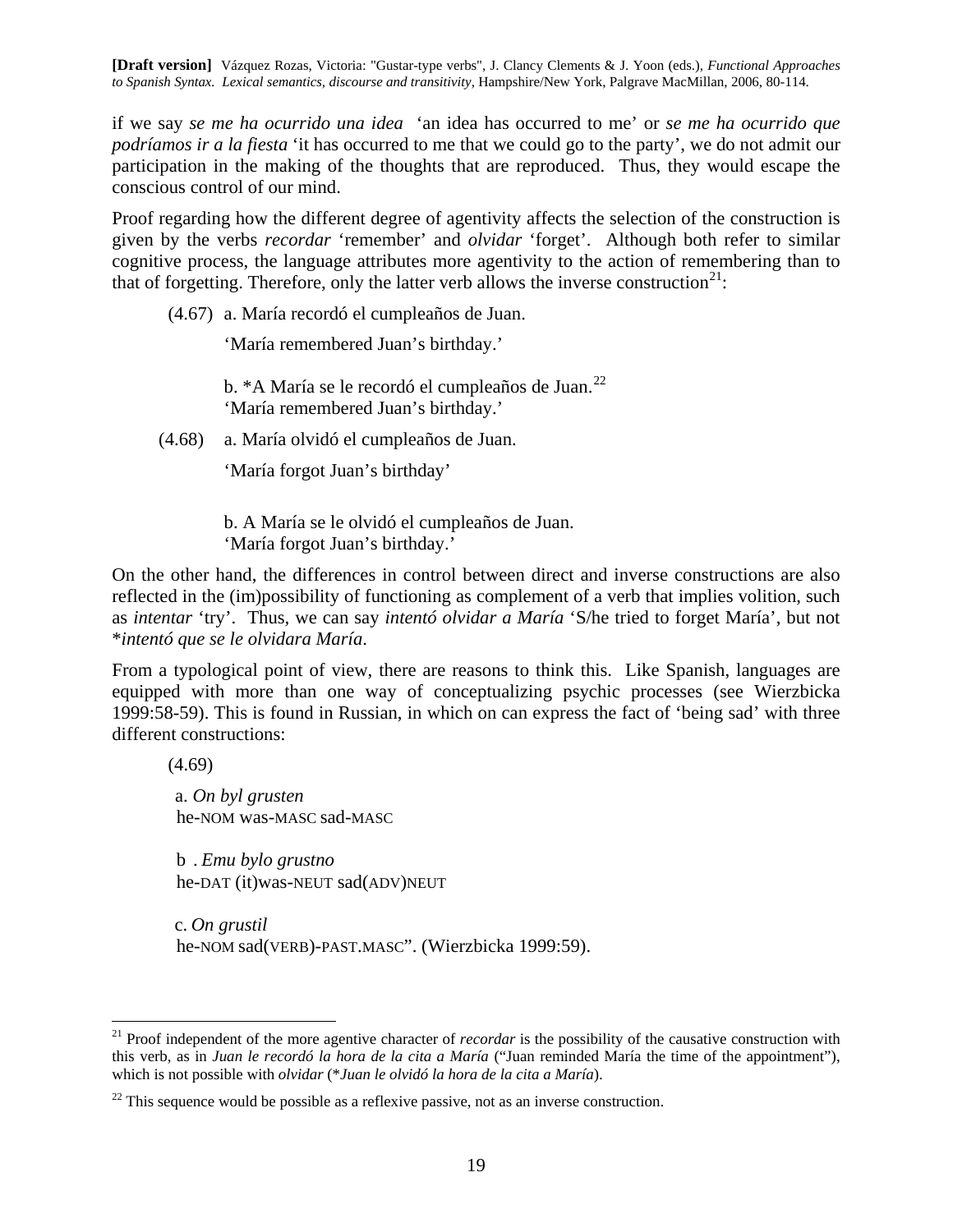As Wierzbicka (1999:60) points out:

All these sentences can be roughly glossed as 'he was sad', but in fact they differ in meaning. In particular sentence [b] implies that the sadness was involuntary and was, so to speak, 'happening to the experiencer', whereas [c] implies active involvement by the experiencer, and suggests that he is bringing about his own sadness by thinking certain thoughts.

The semantic and constructional parallelism between (4.69b) y (4.69c) above with the inverse and direct construction, respectively, is evident.

A similar situation is found in Polish, which presents as many direct constructions as inverse ones in order to represent the same type of processes:

 (4.70) a. Ania podziwiala Piotra. Ania:NOM admired Piotr:ACC 'Ania admired Piotr.'

 $\overline{a}$ 

 b. Ani imponuje Piotr. Ania:DAT impressed Piotr: NOM 'Piotr impressed Ania. / Ania was impressed by Piotr" (Dabrowska 1997:70)

Thus, the experiencer is coded, according to the construction, as nominative or dative. Dabrowska asks herself about the basis of this distinction and concludes that it is based on the existence of two ways of conceptualizing mental experiences, which revolve around two different theories. On the one hand, we have the 'craftsman model', according to which the mental experience is conceived as an action undertaken by the experiencer who manipulates mental objects (ideas, images, experiences). This model corresponds to the coding of experiencer as nominative. On the other hand, we have the 'mental arena model', which conceives the mind as a container of ideas that executes the activities of thinking, feeling, etc., as spontaneous processes that take place in the experiencer's personal sphere. According to this model, the sensations, feelings and beliefs are conceived by attributing to them an independent existence outside the experiencer<sup>23</sup>. This model corresponds to the dative experiencer (see Dabrowska 1997:77).

The existence of the two types of constructions, direct and inverse, would corroborate the cognitive validity of both theories. According to Dabrowska for Polish, the coding of the experiencer through the nominative is interpreted as the default option, with the dative construction requiring a special motivation (see 1997:79).

We can also explain the existence of two different codings for psychological processes through the prototypical configuration of the biactant predications, which can be summed up as the transference of an action from an agent to a patient. The verbs that adjust more naturally to this semantic configuration have been called "primary transitive verbs"<sup>24</sup>, and pose no problems with

<span id="page-19-0"></span> $23$  "We tend to think of ideas as objects that enter and leave our minds and of emotions as waves that overwhelm us and sweep us away" (Dabrowska 1997: 42)

<span id="page-19-1"></span> $24$  A. Andrews (1985: 68) defines "primary transitive verbs" as "the class of two-argument verbs taking an Agent and a Patient (e.g. kill, eat, smash)".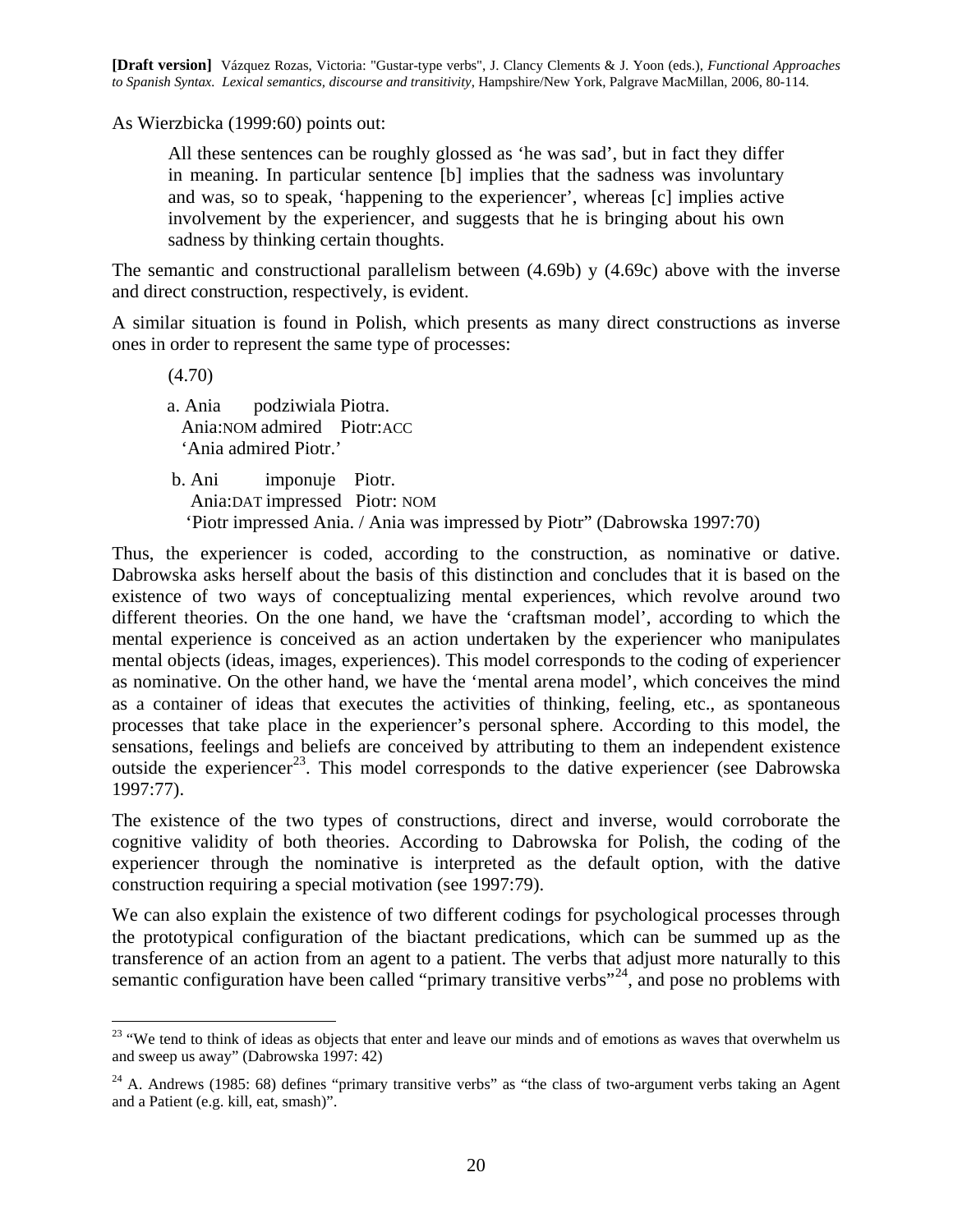regard to the syntactic construction that they select: the agent is coded as subject and the patient as direct object. Situating ourselves within Dowty's (1991) framework, which deals with a set of semantic implications for the Proto-Roles of Agent and Patient, we can say that for "primary transitive verbs" the subject has all the Proto-Agent features, whereas the object displays all the properties of the Proto-Patient<sup>25</sup>.

Nevertheless, in the case of psychological processes, the selection of subject and object is less obvious, since the participants are not so evidently specialized as Proto-Agents or Proto-Patients. Rather, we need to acknowledge that both the experiencer and the stimulus have Proto-Agent properties: the experiencer has property b ('sentence (and/or perception') of the Agent Protorole, whereas the stimulus has property c ('causing an event or change of state in another participant') of the Agent Proto-role. Thus, both the experiencer and the stimulus can be candidates to be coded as subject, as is the case in Spanish.

### **4.5. Two types of inverse constructions**

So far, our discussion regarding inverse constructions has centered on those verbs that code the indirect object as the experiencer of the process. The identification of the indirect object function is given by indicators such as the pronominalization by the dative clitic and the impossibility of passivization:

- (4.71) a. *Le* apetece un largo trago de vino. (Sonrisa: 26, 5) 'He fancies a long swig of wine.'
	- b. \*Un largo trago de vino es apetecido por él. 'A long swill of wine is fancied by him.'

The list of verbs that meet those conditions is relatively limited:

(4.72) *agradar* 'please'*, alcanzar* 'affect', be sufficient for'*, apetecer* 'fancy'*, atañer* 'concern'*, competer, concernir* 'concern'*, convenir* 'be good for'*, desagradar* 'displease'*, doler* 'hurt'*, extrañar* 'find strange'*, gustar* 'like'*, importar* 'matter'*, incumbir* 'concern'*, parecer* 'seem'*, pasar* 'happen'*, pesar* 'regret'*, placer* 'please'*, repugnar* 'disgust'*, suceder* 'happen'*, tocar* 'be posted, win, be one's turn, concern'

 $\overline{a}$ 

<span id="page-20-0"></span><sup>&</sup>lt;sup>25</sup> "Contributing properties for the Agent Proto-Role:

a. volitional involvement in the event or state

b. sentence (and/or perception)

c. causing an event or change of state in another participant

d. movement (relative to the position of another participant)

 <sup>(</sup>e. exists independently of the event named by the verb)

Contributing properties for the Patient Proto-Role:

a. undergoes change of state

b. incremental theme

c. causally affected by another participant

d. stationary relative to movement of another participant

<sup>(</sup>e. does not exists independently of the event, or not at all)" (Dowty 1991:572)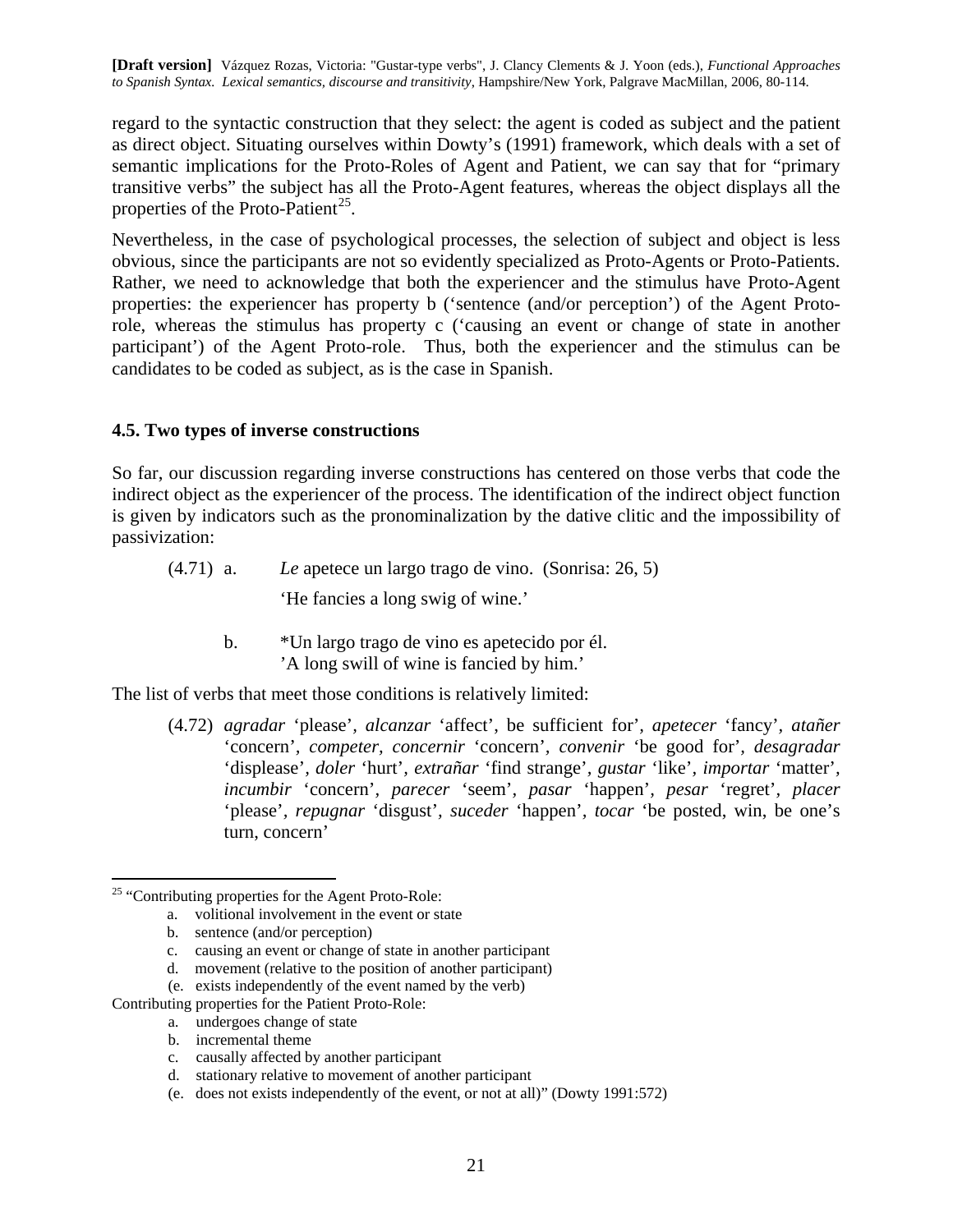Some of these verbs also have an subject-direct object construction whose semantic configuration is no longer stimulus-experiencer, but agent-patient. If the direct object is compulsorily inanimate, both constructions correspond to two clearly distinct meanings, as shown by the examples in (4.73) and (4.74).

(4.72) a. Los abogados han convenido las condiciones del contrato [D.O.] 'The lawyers have agreed the conditions of the contract.'

> b. Al abogado [I.O.] le convienen las condiciones del contrato 'The conditions of the contract are good for the lawyer.'

(4.74) a. El gobierno importa alimentos [D.O.] de Australia 'The government imports food from Australia.'

> b. Al gobierno [I.O.] no le importa tu opinión 'Your opinion does not matter to the government.'

In other instances, the direct object can be animate, like the indirect one, but there are also differences of meaning between the two:

(4.75) a. Voy a extrañar a Mariana [D.O.], por ser la última mujer de mi vida. (Historias: 56,4)

'I am going to miss Mariana for being the last woman of my life.'

b. A él [I.O.] también le extraña que, de repente, lo tan ansiado parezca recuerdo de cosa ya olvidada. (Sonrisa: 232,17)

'He also finds strange that, suddenly, that which was so craved seems a memory of something already forgotten.'

There are some other verbs that seem to reveal differences in their semantics that go hand in hand with their use with an indirect (or direct) object, although both mention of both constructions does not always appear in the dictionaries. For example, the verb *encantar* 'love' exhibits two, clearly differentiated meanings, shown in  $(4.76)-(4.77)$ .<sup>[26](#page-21-0)</sup>

(4.76) Someter [a alguien o algo] a una acción que sobrepasa lo natural por medio de la magia (Seco 1999, entry for *encantar*)

 'Subject [somebody or something] to an action that beyond the natural by means of magic.'

 $\overline{a}$ 

<span id="page-21-0"></span><sup>&</sup>lt;sup>26</sup> *Repeler* ('repel, repulse') exhibits a similar behavior, since it presents a transitive pattern in all its meanings, except in the sense of 'make somebody feel disgust or aversion' (Diccionario de la Real Academia Española, entry for *repeler*), which undoubtedly favors the dative: *A usted, amiga mía, le repele visceralmente el tipo humano al que pertenece Alvar* (Renglones) 'You, my friend, are viscerally repulsed by the human type Alvar belongs to.'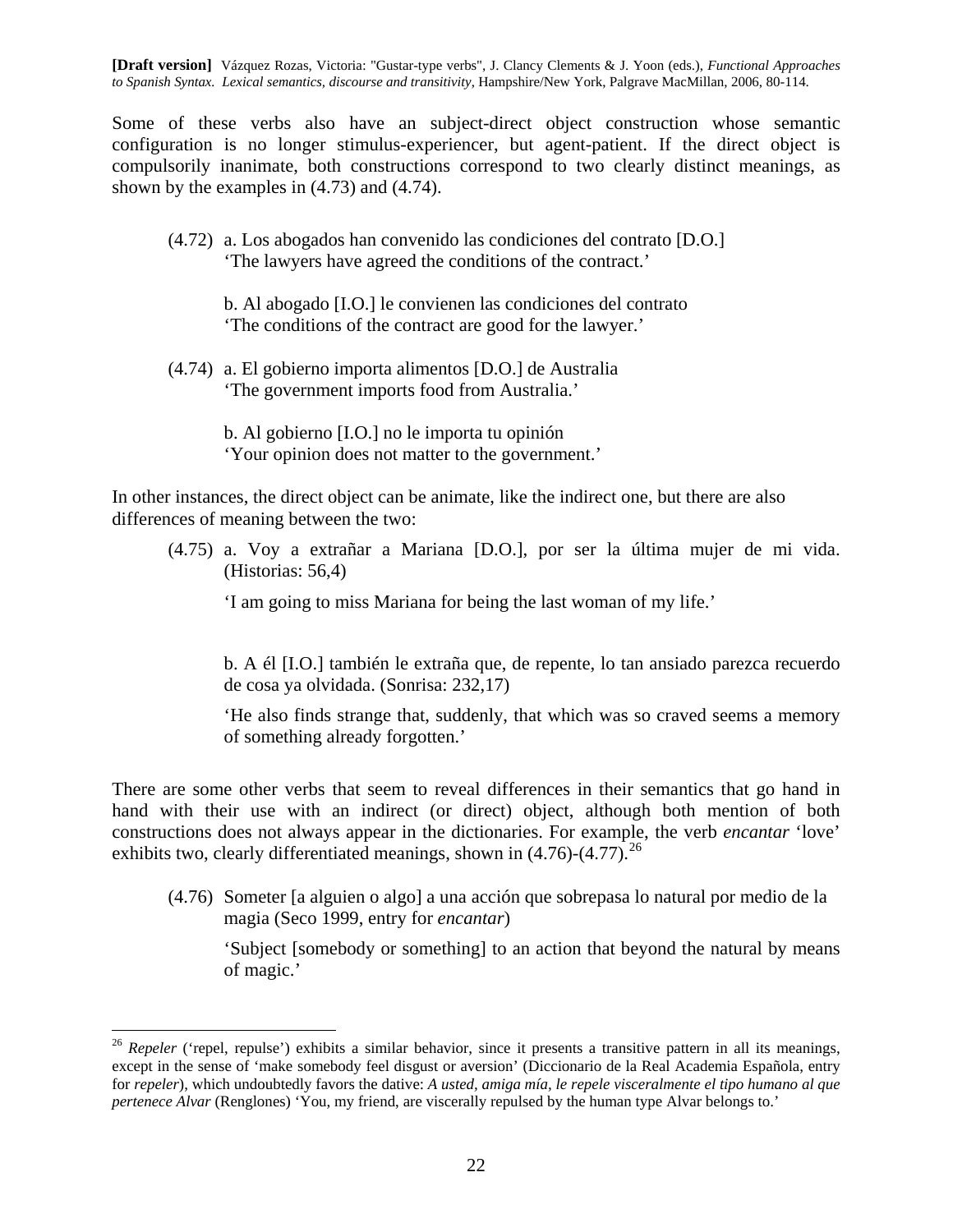(4.77) Gustar o complacer extraordinariamente [a alguien (*cd*)] (ibíd.) 'Like or please very much.'

Both uses are listed as transitive, contrary to the common tendency in Spanish. Nevertheless, in the same dictionary (i.e. that of Seco et al. 1999), there is an example with an accusative clitic for the sense in (4.76): *al escupirles en la cara logra encantarlos, y quedan como muertos por el día* 'when s/he spits them in the face, s/he manages to enchant them, and they remain like dead for the day'; and another example with a dative clitic for the meaning in (4.77): *Le encanta la música* 'S/he loves music'. The possibility of *leísmo* for the latter example is out of the question, since the dative clitic can have a feminine referent, as in *a María le encanta la música* 'María loves music'. According to the BDS data (see footnote 1), of a total of 96 appearances of *encantar* with the meaning in (4.77) above, 26 exhibit a dative clitic (*le/les*, whether alone or accompanied by a phrase introduced by *a*) and 70 have first- and second-person clitics, i.e., syncretic forms that neutralize the distinction between accusative and dative. In light of these data, we can claim that in its meaning of predicate of affection, *encantar* displays the inverse construction linked to the GTVs.

Significantly more complex is the behavior observed in a large set of verbs that has the possibility of appearing with the accusative or the dative, without there being any clear semantic difference between them. Among these verbs, we cite the following:

(4.78) *abrumar* 'overwhelm', *aburrir* 'bore', *admirar* 'admirar', *afectar* 'affect', *afligir* 'grieve', *alegrar* 'make happy', angustiar 'distress', *apasionar* 'fascinate', *apenar* 'sadden', *asombrar* 'amaze', *asustar* 'scare', *atemorizar* 'frighten', *aterrar* 'terrify', *aterrorizar* 'terrorize', *atormentar* 'torment', *atraer* 'attract', *avergonzar* 'shame', *cansar* 'tire', *complacer* 'please', *consolar* 'console', *convencer* 'convince', *decepcionar* 'disappoint', *deleitar* 'delight', *desanimar* 'dishearten', *descontentar* 'displease', desconsolar 'distress', *desesperar* 'exasperate', *disgustar* 'disgust', *distraer* 'amuse", "distract', *divertir* 'amuse', *emocionar* 'move', touch', *entretener* 'amuse, entertain', *entristecer* 'sadden', *entusiasmar* 'love', *escandalizar* 'scandalize', *espantar* 'scare away', estorbar 'bother', *exasperar* 'exasperate', *fascinar* 'fascinate', *fastidiar* 'annoy', *favorecer* 'favor', *halagar* 'flatter', *impresionar* 'impress', *incomodar* 'inconvenience', *inquietar* 'unsettle', *interesar* 'interest', *intranquilizar* 'worry', *intrigar* 'intrigue', *irritar* 'irritate', *maravillar* 'amaze", *molestar* 'bother', *obsesionar* 'obsess', *ofender* 'offend', *pasmar* 'astonish', *perjudicar* 'be bad for', *preocupar* 'worry', *reconfortar* 'comfort', *satisfacer* 'satisfy', *seducir* 'seduce', *sorprender* 'surprise', *tranquilizar* 'calm down'

Given that these are verbs that appear in dictionaries with the "transitive" label, one would expect them to take accusative objects (i.e., direct objects) in non-*leista* dialects. However, the grammarians' accounts about the fluctuation in case-marking of these verbs are not only recent. With respect to the verb *admirar*, Bello (1847:§749) states that it projects accusative case in *un objeto nos admira* 'an object admires us', while Cuervo (1886-1893, s.v. *admirar*) claims that if we interpret the *admirar* 'cause admiration', as in Bello's example, this entry takes the dative, since the accusative is associated with the meaning 'consider with admiration'. Other verbs for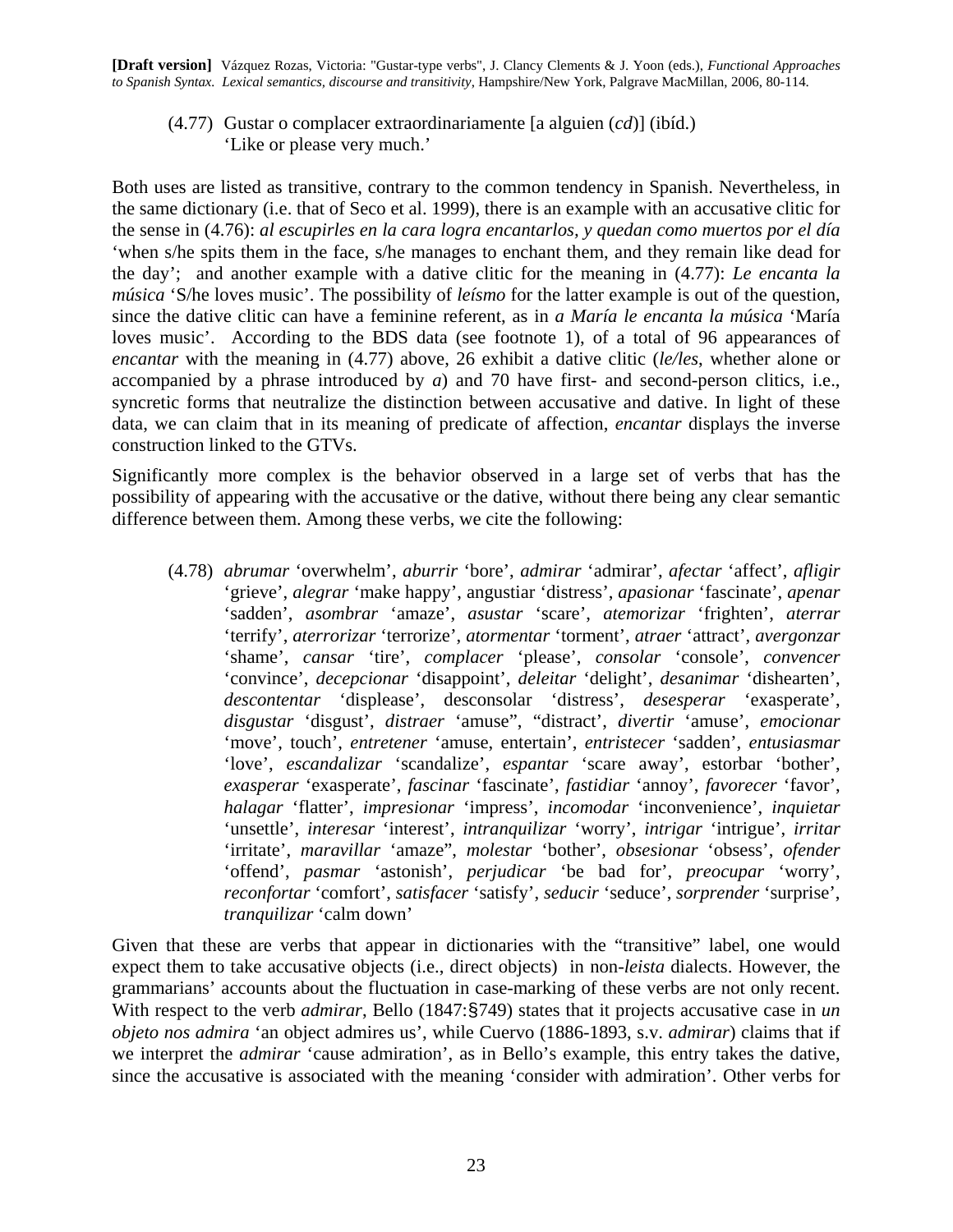which Cuervo (1886-1893) postulates a dual case marking are *agradar[27](#page-23-0)* 'please'*, desagradar* 'displease'*, contentar* 'please'*, cansar* 'tire'*, descontentar* 'displease'*, disgustar* 'annoy'.

More recently, several scholars have attempted to identify the factors that determine the selection of accusative or dative case marking among verbs belonging to this class<sup>[28](#page-23-1)</sup>. The factors that have been alluded to are related to the nature of the subject and object participants, as well as to the aspectual content of the predicate as a whole. The features that have been mentioned fit into the predictions of Hopper and Thompson's (1980) Transitivity Hypothesis (with certain modifications regarding the characteristics of the object participant; see section 4.2.4 above "*Affectedness & Individuation of O*"), in the sense that the accusative object is associated with highly transitive clauses, whereas the dative object corresponds to clauses of low transitivity.

With regard to the aspectual configuration of the predicate, we argue that clauses with direct object marking tend to denote dynamic and telic events, whereas indirect object marking corresponds to states and atelic dynamic states. The following examples with the verb *atraer* 'attract, appeal') clearly illustrate how direct object marking appears in a clause that expresses an action of a physical nature (4.79), while indirect object marking appears in a clause expressing a psychic reaction on the part of the experiencer  $(4.80)^{29}$ :

(4.79) Los rugidos del león atrajeron al cazador, quien, sacándolo del fondo del foso, lo metió en una gran jaula y se lo llevó (1Infan: 21, 26)

'The roaring of the lion attracted the hunter, who took it out of the bottom of the pit, put it in a big cage, and took it with him.'

(4.80) El libro estaba encuadernado en piel y tenía el canto dorado, pero a ella no le atraía. (Sur: 104, 30)

'The book was bound in leather and had a gilded spine, but did not appeal to her.'

The aforementioned differences in telicity can be observed in the following examples with *convencer*,  $(4.81)$  in its telic sense, and  $(4.82)$  in its atelic one:

(4.81) La ha convencido y se casarán en cuanto arreglen los papeles. (Sonrisa: 329,23)

'He has convinced her and they are going to get married as son as they straighten the paperwork out.'

 $\overline{a}$ 

<span id="page-23-0"></span><sup>27</sup> According to Cuervo (1886-93 s.v. *agradar*), at that time the *Diccionario de la Real Academia* considered this verb as transitive. In its current edition, both *agradar* and *desagradar* are regarded as intransitive.

<span id="page-23-1"></span> $^{28}$  Examples of particularly relevant studies are: Hurst (1951), García (1975), Roldán (1975), García and Otheguy (1977), Levy (1980), Orange (1982), Uber (1986), Whitley (1995) and (1998), di Tullio (1995), Roegiest (1995).

<span id="page-23-2"></span><sup>29</sup> Each example is associated with a meaning different from that in Seco et al. (1999). *Atraer* in (77) means '(of a person or thing) to make somebody or something (D.O.) come closer to him/her/it or to where s/he it is by means of a physical force or impulse of an instinctive or voluntary nature'; whereas in (78) it means '(of a person or thing) to bring it about that somebody or something (D.O.) have a feeling of affection, inclination or desire towards him/her/it".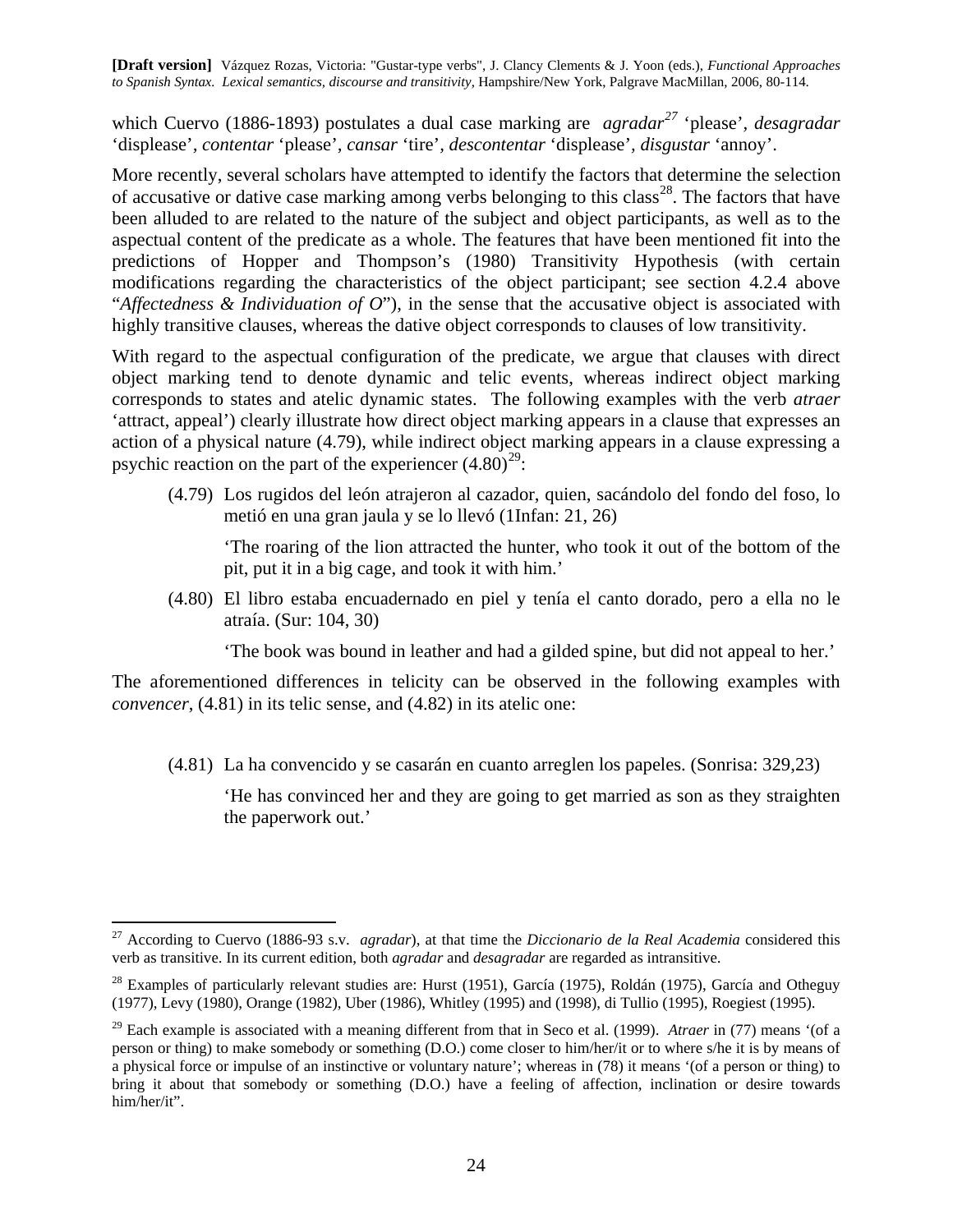(4.82) Veo que a usted le gusta el ambiente porque veranear por ahí en un poblacho, eso no le convence. (Madrid: 31,24)

'I see that you like the atmosphere, because spending the summer in a dump, that does not convince you.'

For Di Tullio (1995:256), the verbs in question 'can denote complex events as well as states in each of their alternative forms, the accusative and the dative.' In complex events, the activity carried out by the subject triggers a change in the psychological state of the object. As Di Tullio (1995:258) points out, the activity implies dynamism and control on the part of the subject, and the resulting event is telic since it entails culmination or outcome. On the other hand, the sentence with a dative-marking verb implies neither dynamism nor control, nor is it delimited, since it does not entail an outcome (1995:258). The impossibility of the imperative and the progressive constitutes proof of the stative nature of the predicate with dative marking.

Following Croft (1986), Dowty (1991) points out that the psychological predicates that code the stimulus as subject (*please, frighten*, etc.) can be interpreted as inchoative or stative (unlike verbs such as *like*, *fear*, etc., whose subject is experiencer, and are interpreted only as stative). The inchoative interpretation implies a change of state in the experiencer, 'coming to experience an emotion or a new mental state' (Dowty 1991:580), such that this argument would have a Proto-Patient implication absent of the stative interpretation. Consequently, the experiencer in the inchoative interpretation would be a 'better' Patient (Dowty 1991:580) than the experiencer in the stative interpretation. This would explain, as Ackerman and Moore (1999:24) note, the distribution of object marking in Spanish: accusative (prototypical direct object) in the inchoative predicate, and dative (non-prototypical object) in the stative predicate.

The nature of the subject argument determines the marking of the object: If the subject is animate and possesses the will to act consciously, the likelihood that the experiencer/patient is coded as an accusative object increases notably (see [4.83] below). However, if the subject is inanimate it is more likely that the experiencer will be dative (see [4.84] below).

(4.83) No buscó a Diego, no quería molestar*lo.* (Diego: 59,6)

'S/he did not seek out Diego. S/he did not want to bother him.'

- (4.84) También *le* molestaba mucho que Agus se metiera el dedo en la nariz (Ternura: 90,26)
	- 'It also bothered him a lot that Agus picked his nose.'

Strictly speaking, it cannot be claimed that all the apparently [+animate] subjects can be interpreted as agents with the verbs under consideration in this article. Di Tullio (1995) distinguishes those cases in which the animate subject denotes an individual with agentive potentialities, like the implicit subject of *molestar* in (4.83) above, from other situations in which the animate reference is understood as a summation of properties, body parts, characteristics, or behaviors (Di Tullio 1995:257, as shown by the subject of *atraer* in (4.85).

(4.85) Los [estudiantes] más comprometidos en la lucha seguían en la Facultad. *A David le atraían* (Jóvenes: 156, 39)

 'The students that were most committed to the struggle continued on in the Department. David was attracted by them.'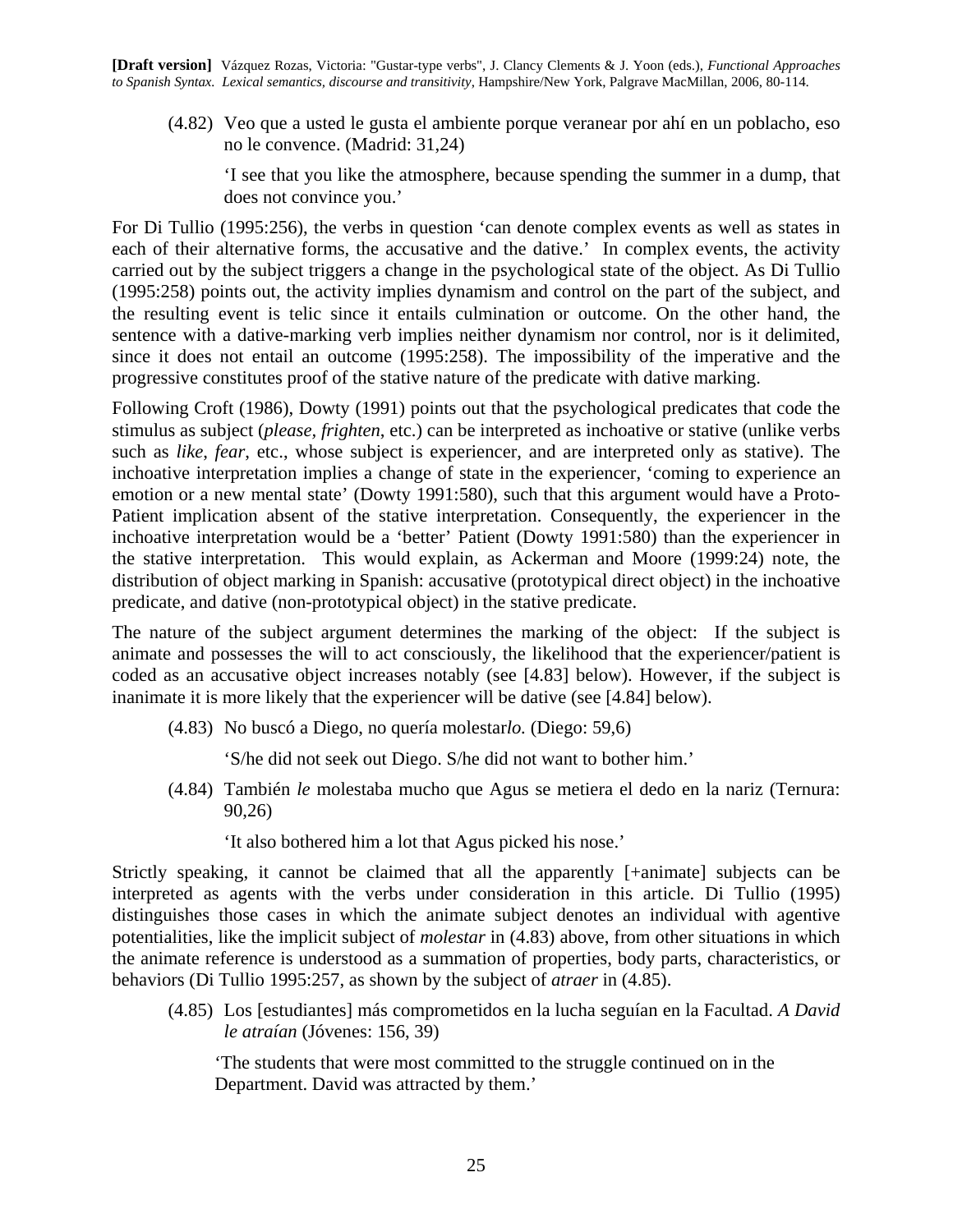The subject of human reference in (4.85) behaves like the subjects of GTVs, which, as we have pointed out (cf. 4.2.3 above), lack volition and control over the situation, independently of their subcategorization features.

With regard to the characteristics of the object, it seems that the way in which it participates in the event can also condition the functional selection. The less active the object argument is, and the more directly affected by the situation it is, the more likely it is to be coded as an direct object. In particular, when the affectedness is physical, there is a tendency to use the accusative, whereas psychic affectedness tends to correlate with the dative. In this respect, we can adduce, for example, Hurst's (1951:76) data on the verb *irritar*, which favors the use of the dative in a sequence such as *a ella le irritan mis atenciones* 'my affections irritated her (dative)' vis-à-vis the physical meaning of *la irritaba el roce de la cinta* 'the rubbing of the tape [on her skin] irritated her (accusative)'. By the same token, the possibilities of passivization are reduced for the psychological uses of the verbs listed in (4.78). Compare, for instance, the sentences in (4.86) to their counterparts in (4.87):

(4.86) a. Al ladrón lo sorprendió la policía en el interior de la vivienda

'The police surprised the burglar in the inner part of the house.'

 b. El ladrón fue sorprendido por la policía en el interior de la vivienda 'The burglar was surprised by the police in the house.'

(4.87) a. Al ladrón no le sorprendió la actuación de la policía.

'The police intervention did not surprise the thief.'

b. \* El ladrón no fue sorprendido por la actuación de la policía.

(\*'The thief was not surprised by the police intervention.'

Ackerman & Moore (1999:9), following Treviño (1992), explain the contrast between 'direct affectedness' and 'non-direct affectedness' using the examples in (4.88)-(4.89).

- (4.88) Los perros LO molestan siempre que llega ebrio. 'The dogs harass HIM (DO) every time he comes home drunk.'
- (4.89) Los perros LE molestan (\*siempre que llega ebrio). 'The dogs bother HIM (IO) (\*every time he comes home drunk).

In (4.88), we have an object that is more prototypically patient than the one in (4.89), which accounts for its coding as a direct object. In (4.89), however, the object participant does not undergo a change of state, and is not directly affected, but rather is the experiencer of a new stative situation. Again, one can test this: only (4.88) allows passivization.

With respect to the dialectal extension of the accusative-dative alternation of the verbs in  $(4.78)$ , we have to point out that there are instances of interference due to the phenomenon of *leísmo*. In such circumstances, the alternation only has an effect on the feminine form, with the exception of those varieties that exhibit both *leísmo* and *laísmo*. Apart from that, it has been pointed out that in certain varieties (e.g. those in Argentina, Chile, Peru), accusative case marking has been generalized for the verbs listed in (4.72), that is, the GTVs (see Fernández-Ordóñez 1999: 1325). The example with *concernir* 'concern' illustrates this solution.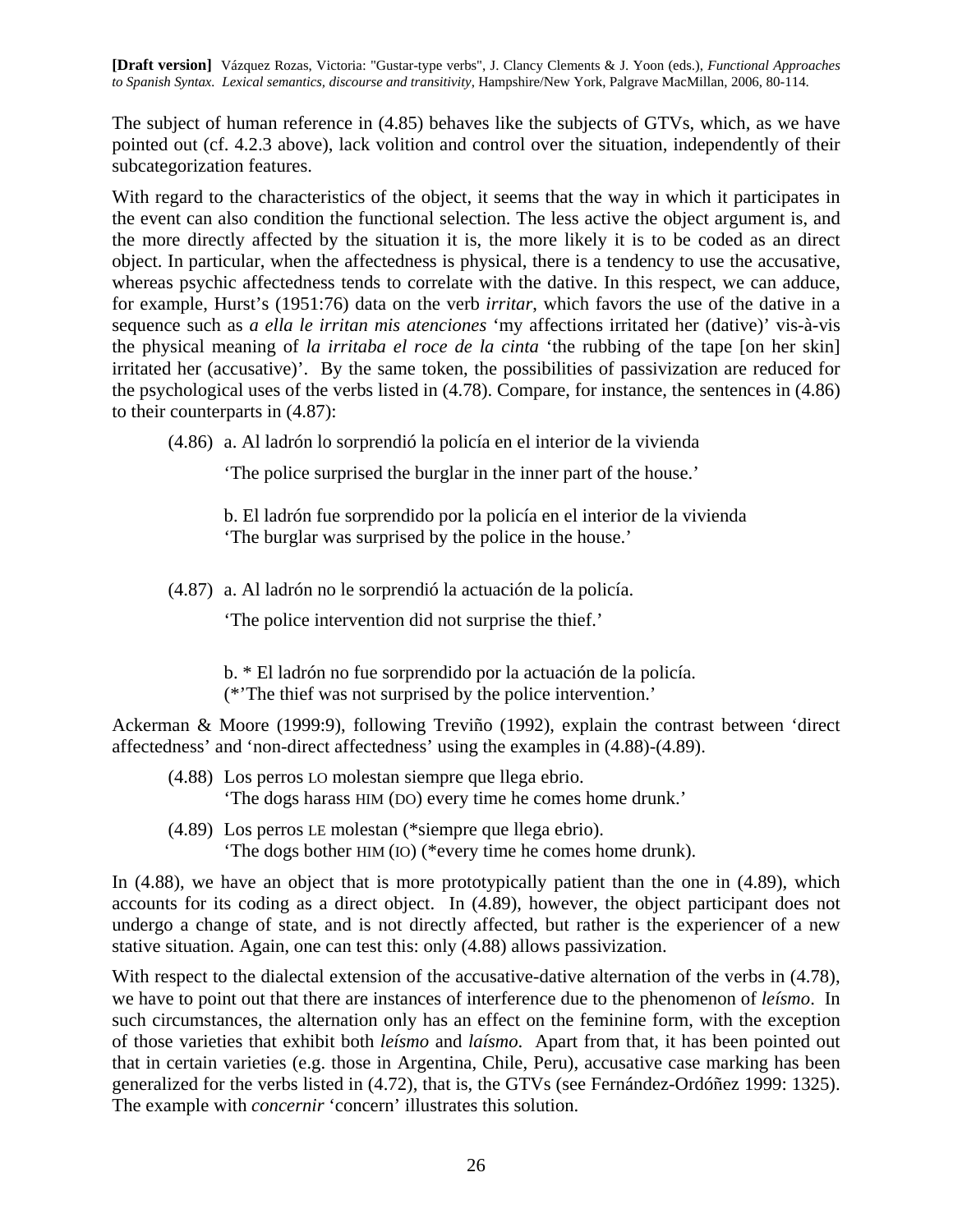(4.90) Algo que *lo* concernía tan íntimamente quizá lo descalificara para juzgar. (Historias: 93, 2)

 'Maybe something that concerned him so intimately disqualified him from judging.'

Thus, the alternation between accusative and dative case marking for verbs of affectedness is a phenomenon that itself varies somewhat in the Spanish-speaking domain. Although the factors that we have pointed out in this section undoubtedly play a role in the syntactic coding of the object participant, it must be interpreted, not as a set of rules that are applied rigidly, but rather as general tendencies that account for a large number of cases, but that do not exclude the existence of examples that go against the predictions.

There is one more factor that contributes to the alternation of object marking in verbs of emotion: the relatively low frequency with which speakers are forced to choose between one or the other construction. Emotion verbs express an internal process of the experiencer, in such a way that a speaker can more easily appreciate his/her own feeling when s/he is the one affected, but has only indirect evidence of the process when the experiencer is another person<sup>30</sup>. This is why in discourse there are more cases in which objects are first person pronouns than those in which objects are third person pronouns. Since the syncretism of the Spanish pronominal system excludes the possibility of making a case distinction between direct and indirect object in all but the third person, speakers are freed from having to choose between the two forms when using the first (and second) person pronoun.

We have provided statistical analyses in our data that seem to confirm this line of argumentation. Since it is commonly understood that conversational oral language is the most representative of the spontaneous language use, we have limited the statistical analyses to data from oral texts and the theatrical texts of the data ARTHUS (see footnote 1). We also limited the verbs under our investigation to a small sample: *alegrar* 'please'*, asombrar* 'surprise'*, disgustar* 'displease', *divertir* 'enjoy'*, interesar* 'interest'*, molestar* 'bother'*, preocupar* 'worry'*, sorprender* 'surprise' *y tranquilizar* 'calm'. Results indicate that there were 21 cases of third person pronoun while there were 133 cases of first person pronouns (86.4%). Needless to say, a more extensive quantitative study needs to be done, but the data discussed in our study still provide an important indication for the relative frequency of the pronominal forms in real discourse.

But, why is it considered that a low frequency of use favors variation? The answer to this question is based on the assumption that linguistic structures result from conventionalization of frequently used discourse forms. That is, following claims by Givón (1979), Du Bois (1985), or Hopper (1998), we believe that grammar emerges from discourse and thus a frequency factor is essential to account for the emergence and evolution of the syntactic structures. As pointed out by Du Bois (1985:363), "grammars code best what speakers do most". Thus, we believe that the accusative-dative alternation in emotive verbs cannot be accounted for either way--generalizing either accusative or dative for all the cases of the same verb--since its frequency of use is not sufficient to force grammaticalization. We do note tendencies for some of these verbs to be used in a fixed construction in order to express a certain meaning (cf. example 4.76 with the verb *encantar* 'like'), but the majority of verbs have not lexicalized both accusative and dative

 $\overline{a}$ 

<span id="page-26-0"></span> $30$  As Mithun (1991: 522) says, "Speakers do not claim to feel what another individual is feeling". Cf. also Melis (1999).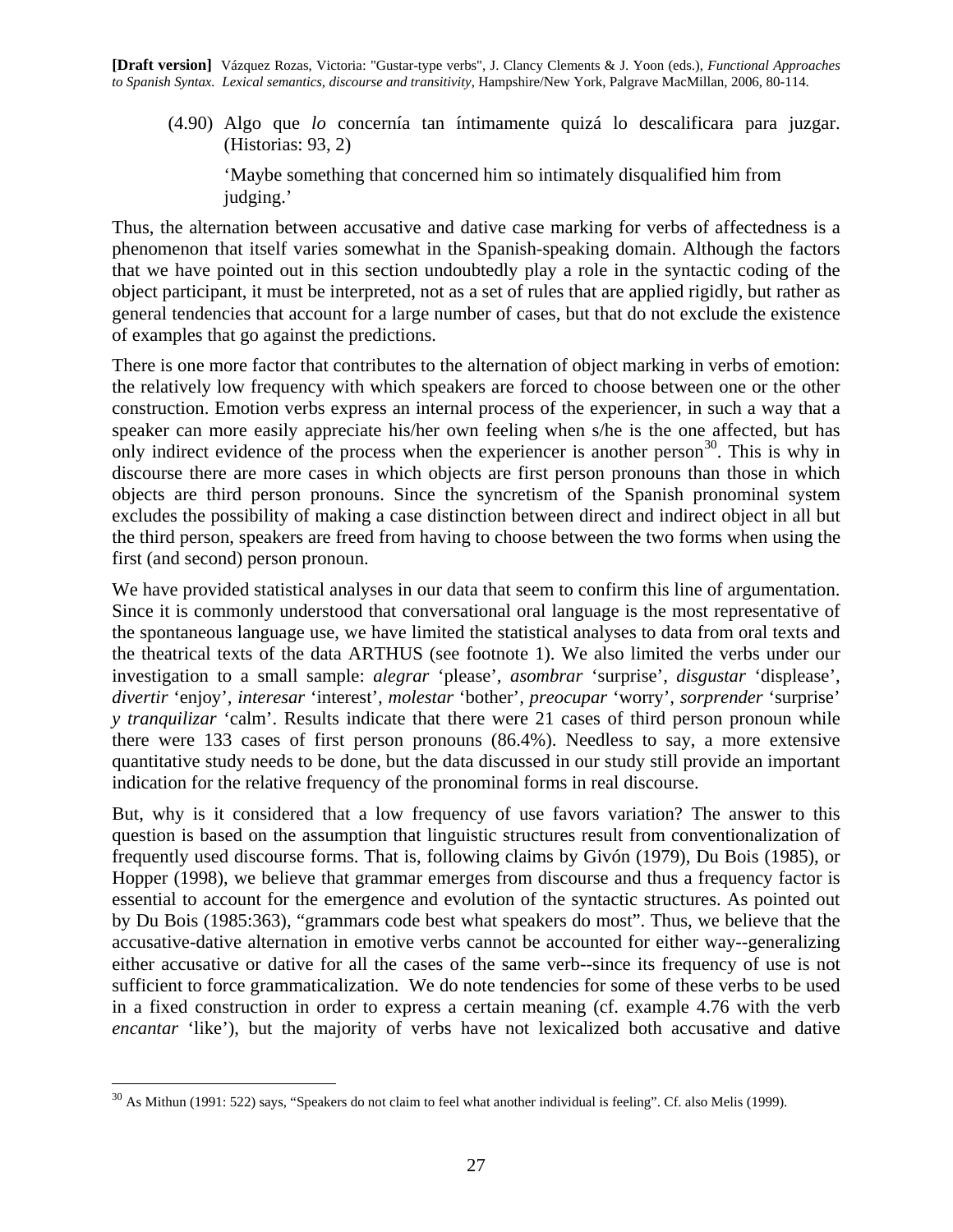constructions, which leaves ample room –one with accusative, the other with dative constructions-; instead two variants of construction coexist.

### **4.6. Conclusion**

In this chapter, we have carried out an analysis of the GTVs within the framework of the Transitivity Hypothesis proposed by Hopper and Thompson (1980). First, we have argued that, together with DOs and subjects, IOs should be considered part of the core argument structure of GTVs. After examining the characteristics of the constructions containing GTVs and paying special attention to the parameters proposed by Hopper and Thompson (1980), we have demonstrated that constructions containing GTVs exhibit low transitivity.

In sections 4.3. and 4.4., we have analyzed the syntax and semantics of the GTVs as compared to transitive constructions with emotion verbs. In contrast to formalist approaches that defend assigning the same semantic configuration to both types of construction, we have seen how the functionalist approach leads us to make a semantic distinction between the two structures. In support of this argument, we put forward typological data bearing out the existence of a cognitive basis for the constructional contrast.

Finally, in section 4.5., we examined the properties of those verbs that fluctuate between the construction with IO and the construction with DO. We found that the alternation between the two structures follows perfectly from the predictions made in the Transitivity Hypothesis: sentences with accusative object tend to be dynamic and telic, and tend to have an animate and agentive subject, and their objects tend to be inactive and physically affected. By contrast, sentences with dative objects are usually stative, atelic, have no agentive subject, and their objects are affected psychologically. The choice between accusative and dative objects is, thus, an indication of the degree of transitivity of the sentence as a whole.

In any case, we have to remember that speakers ultimately choose the most appropriate construction for each case, depending on the meaning they intend to convey. If high transitivity is coded by means of the accusative construction, we are able to say only that as a sentence becomes increasingly prototypically less transitive, the greater the possibility is of the dative construction appearing. It is, however, difficult to determine exactly at which point such a change will systematically occur. In this area, we are dealing with statistically significant tendencies, not categorical rules

#### **REFERENCES**

- Ackerman, Farrell & John Moore (1999): "Syntagmatic and paradigmatic dimensions of causee encodings", *Linguistics and Philosophy*, 22, 1-44.
- Andrews, Avery (1985): "The major functions of the noun phrase", in Shopen, T. (ed.), *Language typology and syntactic description.* Vol. I: *Clause structure*, Cambridge, Cambridge University Press, 62-154.
- Bello, Andrés (1847): *Gramática de la lengua castellana destinada al uso de los americanos*, Valparaíso.
- Bossong, Georg (1997): "Le marquage de l'expérient dans les langues d'Europe", in Feuillet, Jack (ed.), *Actance et valence dans les langes de l'Europe*, Berlin, Mouton de Gruyter, 258-294.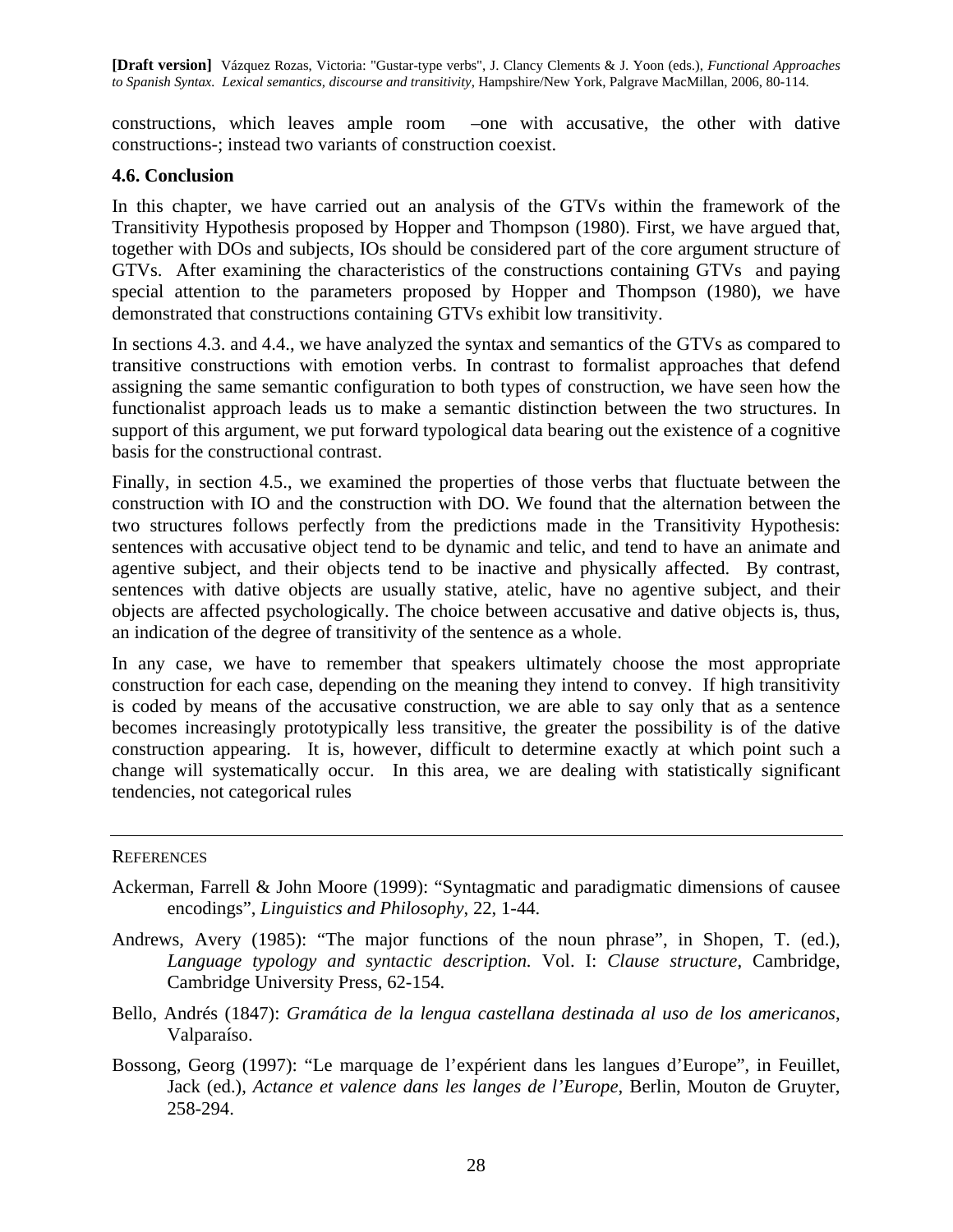- Campos, Héctor (1999): "Transitividad e intransitividad", in Bosque, Ignacio and. Violeta Demonte (eds.), *Gramática descriptiva de la lengua española*, Madrid, Espasa Calpe, vol. 2, 1519-1574.
- Comrie, Bernard (1976): "The syntax of causative constructions", in Shibatani, M. (ed.), *Syntax and Semantics, vol 6. The Grammar of Causative Constructions*, New York, Academic Press.
- Comrie, Bernard (1981): *Language Universals and Linguistic Typology*, Oxford, Basil Blackwell.
- Croft, Willian A. (1986): "Surface subject choice of mental verbs". Paper presented at the Annual Meeting of the Linguistic Society of America, New York.
- Cuervo, Rufino José (1886-1893): *Diccionario de construcción y régimen de la lengua castellana*, París, A. Roger and F. Chernoviz.
- Cuervo, Rufino José (1874): *Notas* a la *Gramática de la lengua castellana* de Andrés Bello, ed. de Niceto Alcalá Zamora, Buenos Aires, Sopena, 1973.
- Dabrowska, Ewa (1997): *Cognitive Semantics and the Polish Dative*, Berlin, Mouton de Gruyter.
- Danes<, Frantisek (1968): "Some thoughts on the semantic structure of the sentence", *Lingua*, 21, 55-69.
- de Miguel, Elena (1999): "El aspecto léxico", in Bosque, Ignacio and Violeta Demonte (eds.), *Gramática descriptiva de la lengua española*, Madrid, Espasa Calpe, vol. 2, 2977-3060.
- Di Tullio, Ángela (1995): "Alternancia acusativo-dativo en verbos psicológicos del español", in *Atti del XXI Congresso Internazionale di lingüística e filologia romanza*, Settembre 1995, Tübingen, Max Niemeyer, 1998, vol. II, 255-260.
- Di Tullio, Ángela (1996): "Verbos psicológicos en español", *Signo y Seña*, 5, 219-238.
- Dik, Simon C. (1989): *The Theory of Functional Grammar. Part I: The Structure of the Clause*, Dordrecht, Foris.
- Dixon, R.M.W. (1979): "Ergativity", *Language*, 55, 59-138.

Dowty, David (1991): "Thematic proto-roles and argument selection", *Language*, 67/3, 547-619.

- Du Bois, J. (1985): "Competing motivations", in Haiman, John (ed.), *Iconicity in syntax*, Amsterdam, John Benjamins, 343-365.
- DRAE: *Diccionario de la Real Academia Española*, Madrid, Espasa Calpe, 199221.
- Fernández-Ordóñez, Inés (1999): "Leísmo, laísmo y loísmo", in Bosque, Ignacio and Violeta Demonte (eds.), *Gramática descriptiva de la lengua española*, Madrid, Espasa Calpe, vol. 1, 1317-1397.
- Fernández-Soriano, Olga (1999): "Two types of impersonal sentences in Spanish: Locative and Dative Subjects", *Syntax*, 2/2, 101-140.
- Fernández Ramírez, Salvador (1960): *Gramática española. Los sonidos, el nombre y el pronombre*, Madrid, Revista de Occidente.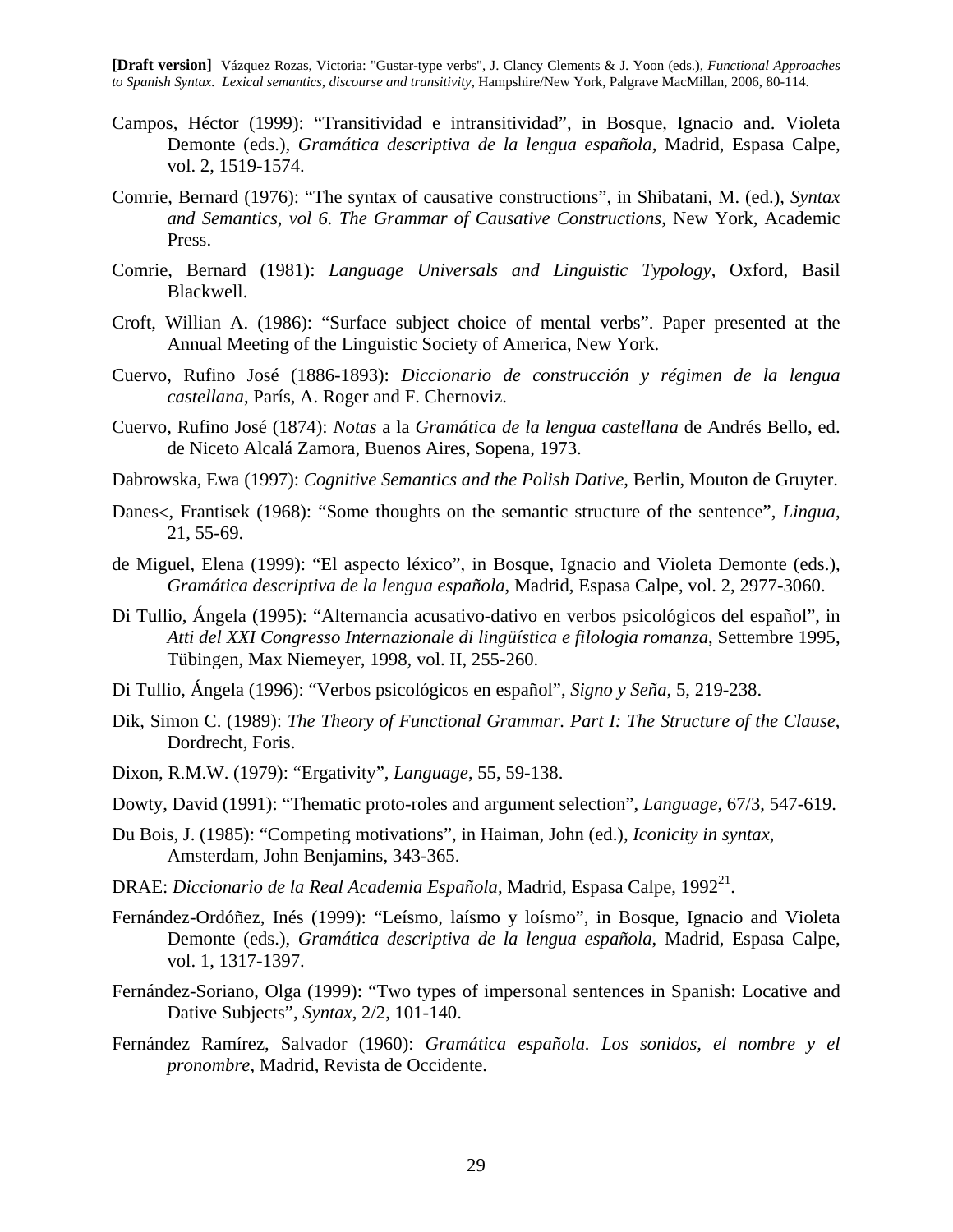- Fillmore, Charles (1968): "The case for case", in Bach, E. and R. T. Harms (eds.), *Universals in Linguistic Theory*, New York, Holt, Rinehart and Winston, 1-88.
- García, Erica (1975): *The role of theory in linguistic analysis: The Spanish pronoun system*, Amsterdam, North Holland.
- García, Erica y Ricardo Otheguy (1977): "Dialect variation in *leísmo*: A semantic approach", in Ralph W. Fasold and Roger W. Shuy (eds.), *Studies in language variation*, Washington, D.C., Georgetown University Press, 65-87.
- Givón, Talmy (1976): "Topic, pronoun, and grammatical agreement", in Li, Charles N. (ed.), *Subject and Topic*, New York, Academic Press, 149-188.
- Givón, T. (1979): *On understandig grammar*, New York, Academic Press.
- Givón, T. (1983): "Topic continuity in discourse: An introduction", in Givón, Talmy (ed.), *Topic Continuity in Discourse. A Quantitative Cross-language Study*, Amsterdam, Jonh Benjamins, 5-41.
- Halliday, M.A.K. (1985): *An Introduction to Functional Grammar*, London, Edward Arnold.
- Herslund, Michael (1988): *Le datif en français*, Louvain-Paris, Peeters.
- Hopper, P. (1998): "Emergent grammar", M. Tomasello (ed.), *The New Psychology of Language. Cognitive and Functional Approaches to Language Structure*, Mahway, New Jersey, Laurence Erlbaum, 155-175.
- Hopper, Paul J. and Sandra A. Thompson (1980): "Transitivity in grammar and discourse", *Language*, 56/2, 251-299.
- Hurst, Doroty Ann (1951): "Influence of subject and connotation of force", *Hispania*, 34, 74-78.
- Jespersen, Otto (1924): *The Philosophy of Grammar*. Londres, Allen & Unwin.
- Keenan, Edward L. (1976): "Towards a universal definition of 'subject'", in Li, Charles N. (ed.), *Subject and Topic*, New York, Academic Press, 303-333.
- Lakoff, George (1970): *Irregularity in Syntax*, New York, Holt, Rinehart and Winston.
- Langacker, Ronald (1991): *Concept, Image, and Symbol. The Cognitive Basis of Grammar*, Berlin, Mouton de Gruyter.
- Lazard, Gilbert (1994): *L'Actance*, Paris, P.U.F.
- Levy, Paulette (1980): "Una peculiar oposición entre *le* y *lo* en el español de México", *Anuario de Letras*, 18, 263-268.
- Levy, Paulette (1994): "Verbos con sentido causativo en la construcción transitiva", in Alonso, Alegría, Beatriz Guarza and José A. Pascual (eds.), *II Encuentro de lingüistas y filólogos de España y México*, Salamanca, Junta de Castilla y León and Universidad de Salamanca, 347-366.
- Marantz, A.P. (1984): *On the Nature of Grammatical Relations*, Cambridge, Mass., MIT Press.
- Marín Gálvez, Rafael (2000): *El componente aspectual de la predicación*, Doctoral diss., Universidad Autónoma de Barcelona.
- Melis, C. (1999): "Variación sintáctica con los verbos de emoción", *Español Actual*, 71, 49-62.